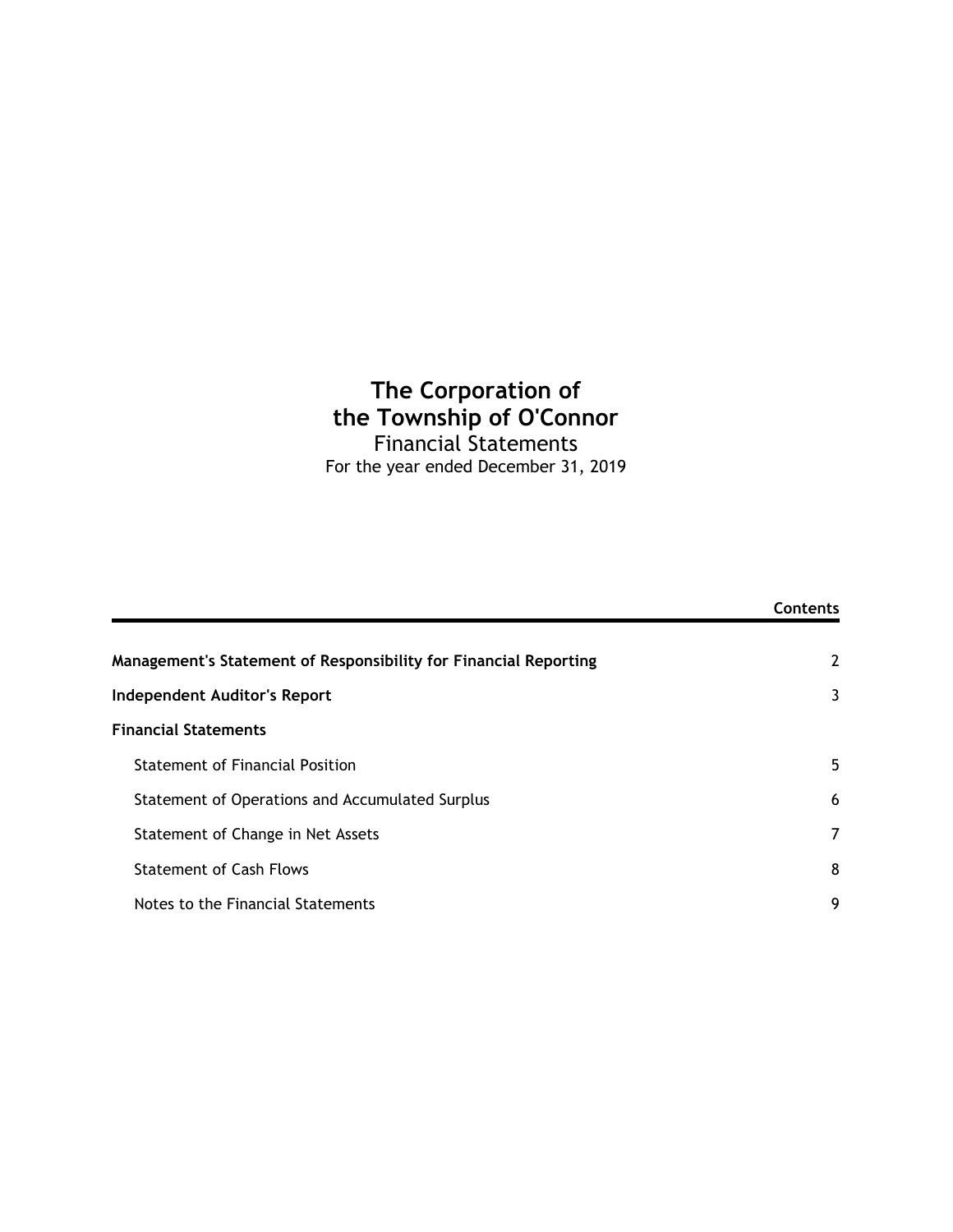# **The Corporation of the Township of O'Connor Management's Statement of Responsibility for Financial Reporting**

**December 31, 2019**

The accompanying financial statements of the Corporation of the Township of O'Connor are the responsibility of management and have been approved by the Mayor and Council.

These financial statements have been prepared by management in accordance with Canadian public sector accounting standards and include certain amounts based on estimates and judgments. When alternative accounting methods exist management has chosen those it deems most appropriate in the circumstances, in order to ensure that the financial statements are presented fairly, in all material respects.

In fulfilling its responsibilities and recognizing the limits inherent in all systems, the administration has developed and maintains a system of internal control designed to provide reasonable assurance that the Corporation's assets are safeguarded from loss and that the accounting records are a reliable basis for the preparation of the financial statements.

The Mayor and Council are responsible for ensuring that management fulfills its responsibilities for financial reporting and is ultimately responsible for reviewing and approving the financial statements.

The financial statements have been reported on by the Corporation of the Township of O'Connor's external auditor, BDO Canada LLP in accordance with Canadian generally accepted auditing standards. The auditor's report outlines the scope of their audit and their opinion on the presentation of the information included in the financial statements. BDO Canada LLP have access to financial management and the Mayor and Council of the Corporation of the Township of O'Connor and meet when required.

Mayor Clerk Treasurer

aPuob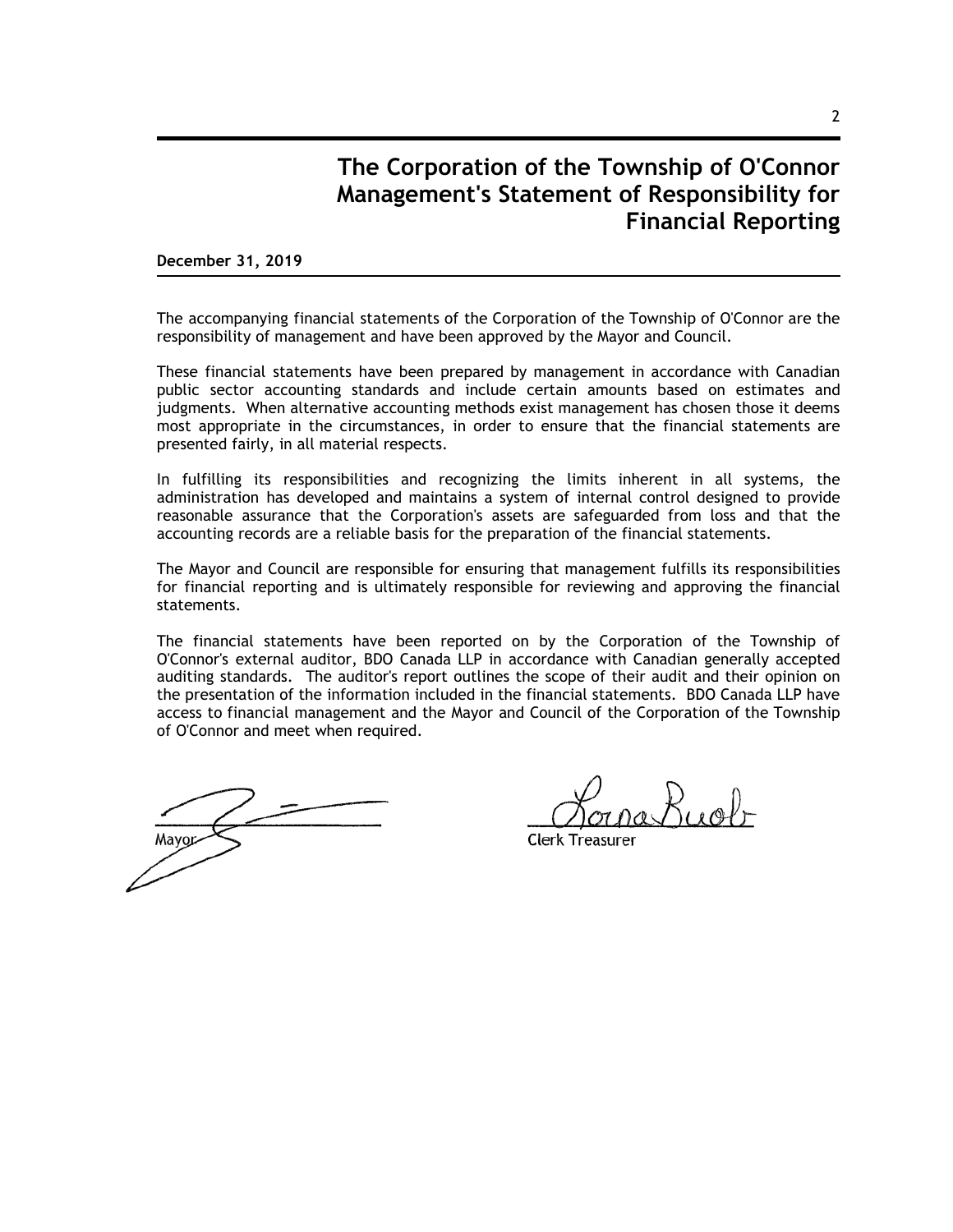

# **Independent Auditor's Report**

### **To the Members of Council, Inhabitants and Ratepayers of The Corporation of the Township of O'Connor**

### **Opinion**

We have audited the financial statements of the Corporation of the Township of O'Connor (the Township), which comprise the statement of financial position as at December 31, 2019, and the statements of operations and accumulated surplus, change in net assets, and cash flows for the year then ended, and notes to the financial statements, including a summary of significant accounting policies.

In our opinion, the accompanying financial statements present fairly, in all material respects, the financial position of the Township as at December 31, 2019, and its results of operations, its change in net assets, and its cash flows for the year then ended in accordance with Canadian public sector accounting standards.

### **Basis for Opinion**

We conducted our audit in accordance with Canadian generally accepted auditing standards. Our responsibilities under those standards are further described in the Auditor's Responsibilities for the Audit of the Financial Statements section of our report. We are independent of the Township in accordance with the ethical requirements that are relevant to our audit of the financial statements in Canada, and we have fulfilled our other ethical responsibilities in accordance with these requirements. We believe that the audit evidence we have obtained is sufficient and appropriate to provide a basis for our opinion.

### **Responsibilities of Management and Those Charged with Governance for the Financial Statements**

Management is responsible for the preparation and fair presentation of the financial statements in accordance with Canadian public sector accounting standards, and for such internal control as management determines is necessary to enable the preparation of financial statements that are free from material misstatement, whether due to fraud or error.

In preparing the financial statements, management is responsible for assessing the Township's ability to continue as a going concern, disclosing, as applicable, matters related to going concern and using the going concern basis of accounting unless management either intends to liquidate the Township or to cease operations, or has no realistic alternative but to do so.

Those charged with governance are responsible for overseeing the Township's financial reporting process.

### **Auditor's Responsibilities for the Audit of the Financial Statements**

Our objectives are to obtain reasonable assurance about whether the financial statements as a whole are free from material misstatement, whether due to fraud or error, and to issue an auditor's report that includes our opinion. Reasonable assurance is a high level of assurance, but is not a guarantee that an audit conducted in accordance with Canadian generally accepted auditing standards will always detect a material misstatement when it exists. Misstatements can arise from fraud or error and are considered material if, individually or in the aggregate, they could reasonably be expected to influence the economic decisions of users taken on the basis of these financial statements.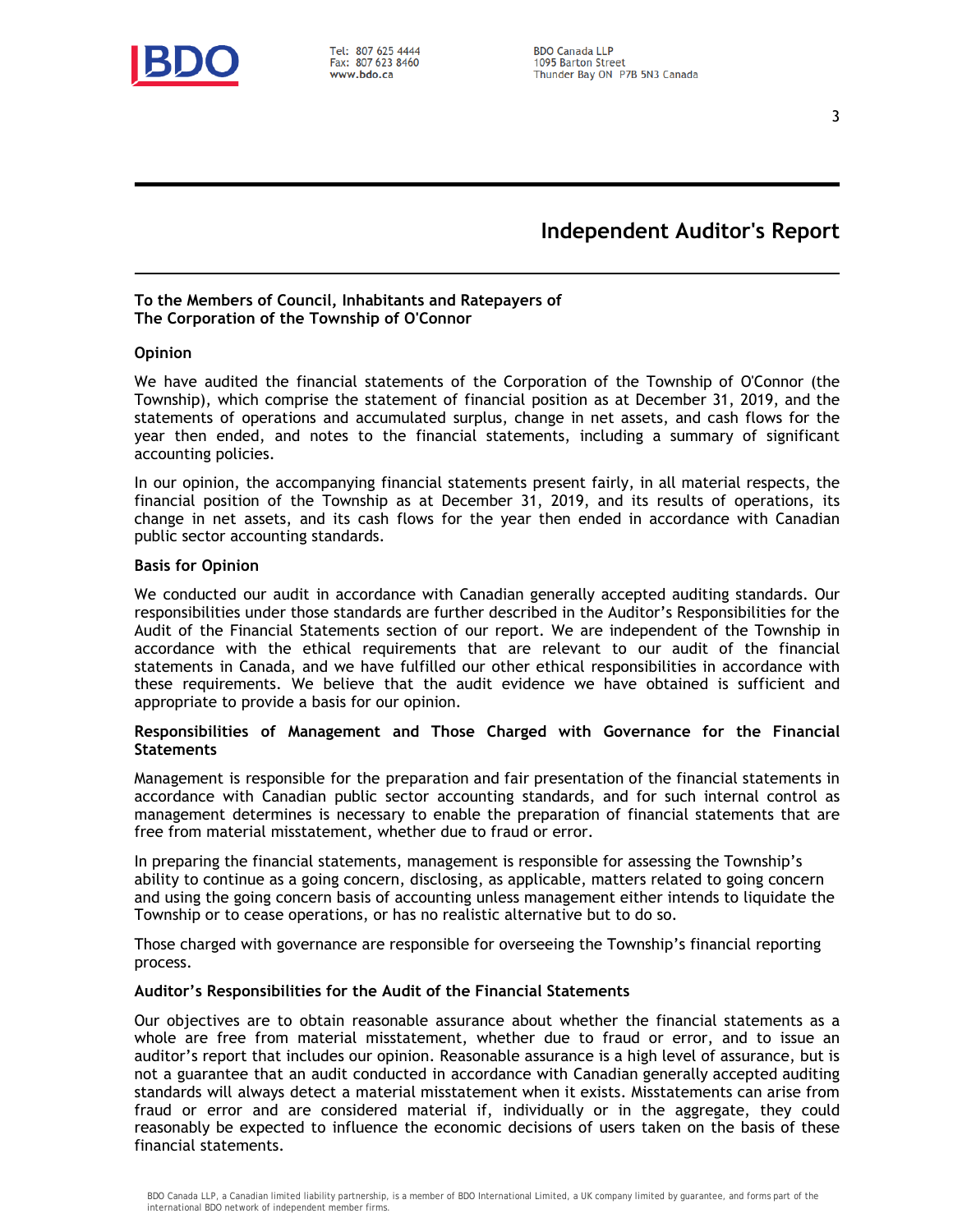

## **Independent Auditor's Report (cont'd)**

As part of an audit in accordance with Canadian generally accepted auditing standards, we exercise professional judgment and maintain professional skepticism throughout the audit. We also:

- Identify and assess the risks of material misstatement of the financial statements, whether due to fraud or error, design and perform audit procedures responsive to those risks, and obtain audit evidence that is sufficient and appropriate to provide a basis for our opinion. The risk of not detecting a material misstatement resulting from fraud is higher than for one resulting from error, as fraud may involve collusion, forgery, intentional omissions, misrepresentations, or the override of internal control.
- Obtain an understanding of internal control relevant to the audit in order to design audit procedures that are appropriate in the circumstances, but not for the purpose of expressing an opinion on the effectiveness of the Township's internal control.
- Evaluate the appropriateness of accounting policies used and the reasonableness of accounting estimates and related disclosures made by management.
- Conclude on the appropriateness of management's use of the going concern basis of accounting and, based on the audit evidence obtained, whether a material uncertainty exists related to events or conditions that may cast significant doubt on the Township's ability to continue as a going concern. If we conclude that a material uncertainty exists, we are required to draw attention in our auditor's report to the related disclosures in the financial statements or, if such disclosures are inadequate, to modify our opinion. Our conclusions are based on the audit evidence obtained up to the date of our auditor's report. However, future events or conditions may cause the Township to cease to continue as a going concern.
- Evaluate the overall presentation, structure and content of the financial statements, including the disclosures, and whether the financial statements represent the underlying transactions and events in a manner that achieves fair presentation.

We communicate with those charged with governance regarding, among other matters, the planned scope and timing of the audit and significant audit findings, including any significant deficiencies in internal control that we identify during our audit.

BDO Canada LLP

Chartered Professional Accountants, Licensed Public Accountants

Thunder Bay, Ontario May 11, 2020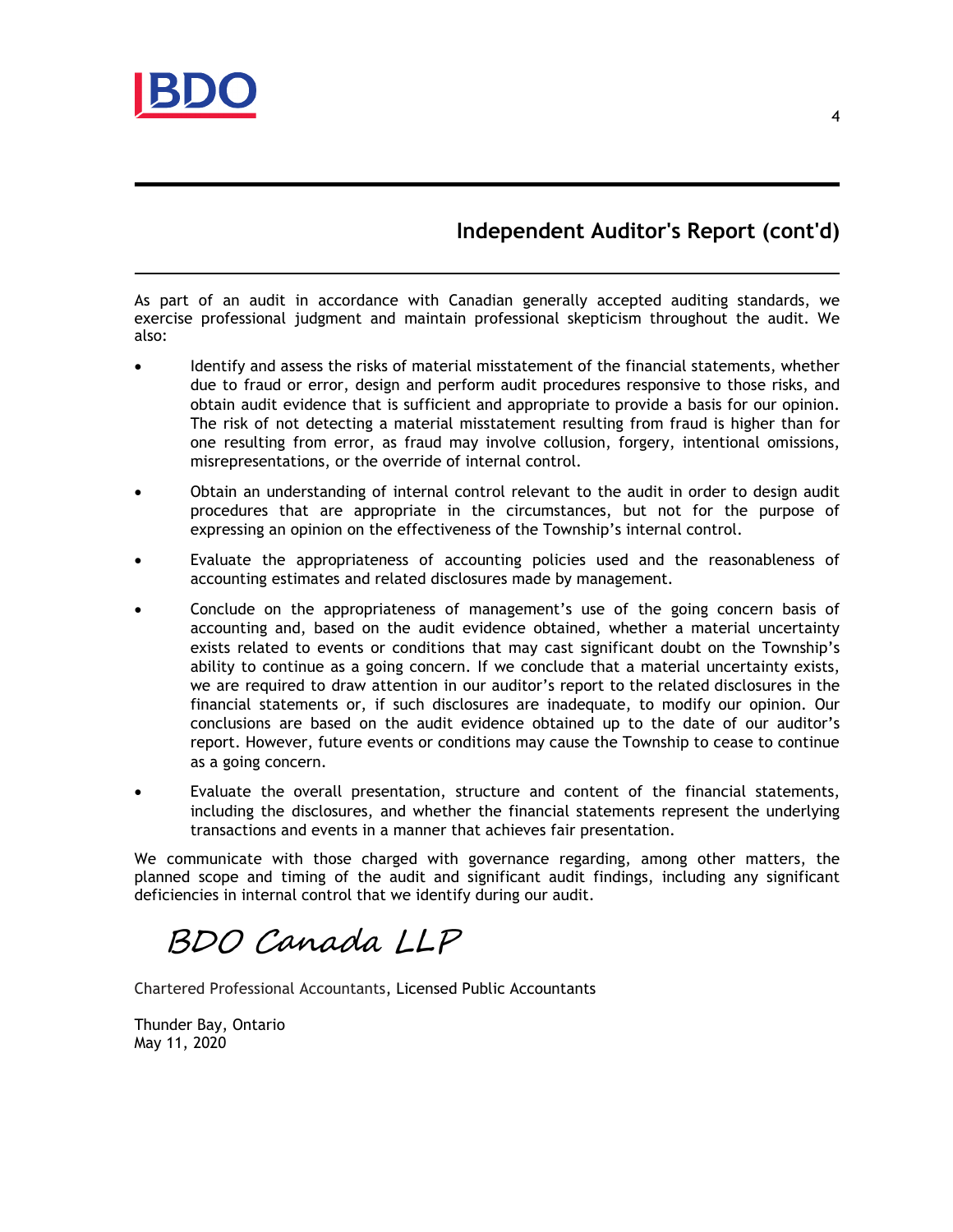| December 31                                                                                                                                                                                              | 2019                                                      |     | 2018                                                      |
|----------------------------------------------------------------------------------------------------------------------------------------------------------------------------------------------------------|-----------------------------------------------------------|-----|-----------------------------------------------------------|
| <b>Financial assets</b><br>Cash and cash equivalents<br>Portfolio investments (Note 4)<br>Taxes receivable<br>Accounts and grants receivable<br>Inventory for resale                                     | \$<br>153,365<br>263,254<br>68,578<br>61,733<br>4,631     | - S | 94,981<br>197,708<br>64,976<br>34,888<br>4,745            |
|                                                                                                                                                                                                          | 551,561                                                   |     | 397,298                                                   |
| <b>Liabilities</b><br>Accounts payable and accrued liabilities<br>Taxation revenue paid in advance<br>Deferred revenue (Note 5)<br>Debt (Note 6)<br>Landfill closure and post-closure liability (Note 7) | 94,572<br>5,234<br>134,022<br>21,363<br>74,139<br>329,330 |     | 105,151<br>8,896<br>84,428<br>64,217<br>35,575<br>298,267 |
| <b>Net assets</b>                                                                                                                                                                                        | 222,231                                                   |     | 99,031                                                    |
| Non-financial assets<br>Tangible capital assets (Note 8)<br>Prepaid expenses                                                                                                                             | 2,648,576<br>28,055<br>2,676,631                          |     | 2,662,784<br>20,545<br>2,683,329                          |
| Accumulated surplus (Note 9)                                                                                                                                                                             | \$2,898,862                                               | S.  | 2,782,360                                                 |
|                                                                                                                                                                                                          |                                                           |     |                                                           |

# **The Corporation of the Township of O'Connor Statement of Financial Position**

- Mayor Horna Bud Clerk Treasurer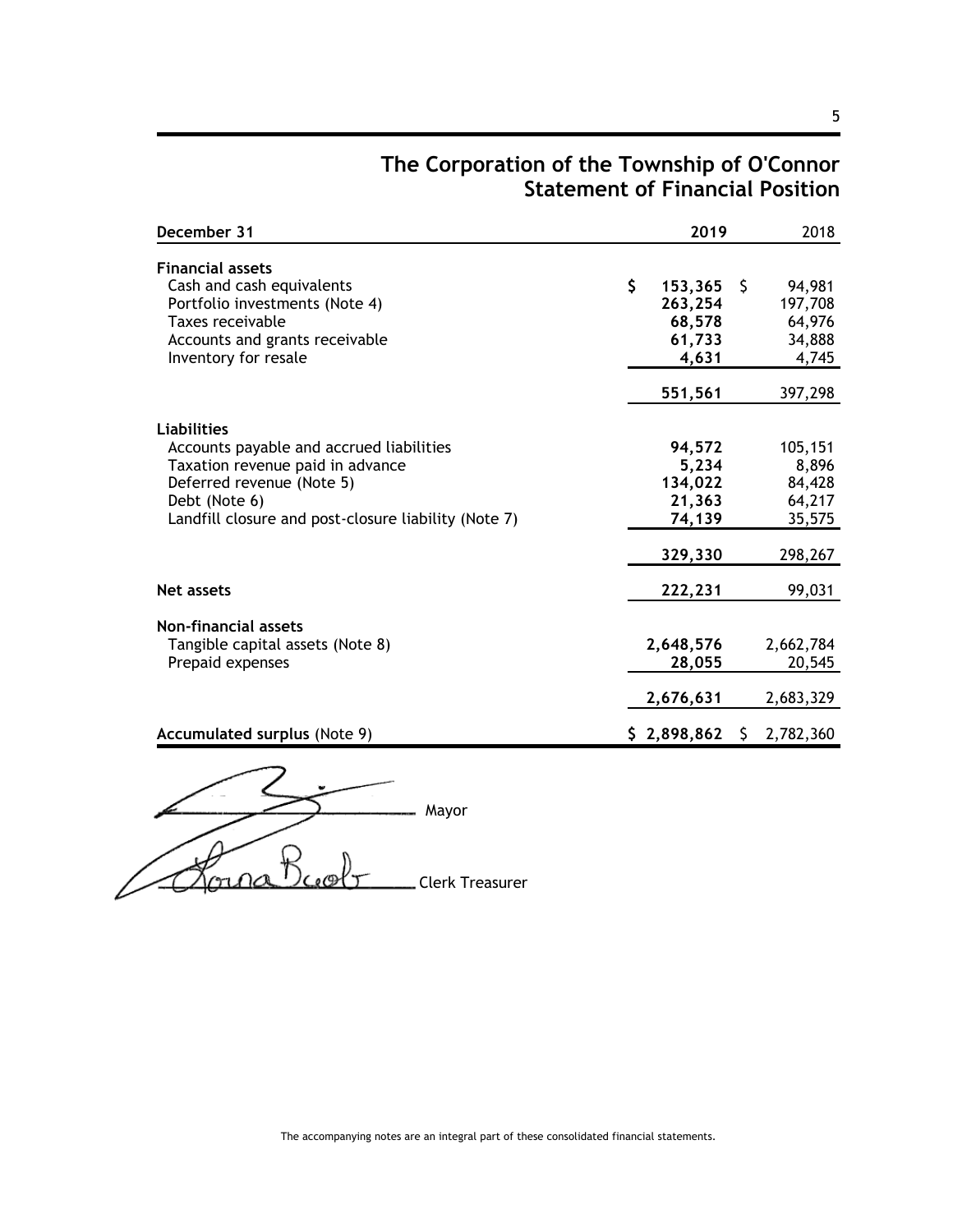| For the year ended December 31                  |    | 2019<br><b>Budget</b> | 2019<br><b>Actual</b> | 2018<br>Actual  |
|-------------------------------------------------|----|-----------------------|-----------------------|-----------------|
|                                                 |    | (Note 13)             |                       |                 |
| Revenue                                         |    |                       |                       |                 |
| <b>Taxation</b>                                 |    |                       |                       |                 |
| Residential and farm                            | \$ | 750,132               | \$<br>749,558         | \$<br>739,772   |
| Commercial and industrial                       |    | 8,646                 | 8,652                 | 9,300           |
| Taxation from other governments                 |    | 1,673                 | 1,570                 | 1,204           |
| User charges                                    |    |                       |                       |                 |
| Other fees and service charges                  |    | 8,185                 | 9,463                 | 10,682          |
| Government transfers (Note 10)                  |    |                       |                       |                 |
| Government of Canada                            |    | 83,862                | 58,225                | 46,876          |
| Province of Ontario                             |    | 508,736               | 431,964               | 254,803         |
| Other municipalities                            |    | 3,000                 | 1,736                 | 3,930           |
| Other                                           |    |                       |                       |                 |
| Investment income                               |    | 7,445                 | 6,070                 | 3,051           |
| Other revenues                                  |    | 26,344                | 56,867                | 56,180          |
|                                                 |    | 1,398,023             | 1,324,105             | 1,125,798       |
| Expenses (Note 11)                              |    |                       |                       |                 |
| General government                              |    | 330,322               | 333,008               | 326,364         |
| Protection to persons and property              |    | 167,291               | 161,147               | 170,398         |
| <b>Transportation services</b>                  |    | 501,429               | 485,416               | 477,148         |
| <b>Environmental services</b>                   |    | 33,342                | 73,710                | 43,576          |
| Health services                                 |    | 68,290                | 71,451                | 63,931          |
| Social and family services                      |    | 80,258                | 80,258                | 77,725          |
| Recreation and cultural services                |    | 1,220                 | 1,220                 | 1,220           |
| Planning and development                        |    | 250                   | 250                   | 250             |
|                                                 |    | 1,182,402             | 1,206,460             | 1,160,612       |
|                                                 |    |                       |                       |                 |
| Annual surplus (deficit) before undernoted item |    | 215,621               | 117,645               | (34, 814)       |
| Loss on disposal of tangible capital assets     |    |                       | (1, 143)              | (2, 427)        |
| Annual surplus (deficit)                        |    | 215,621               | 116,502               | (37, 241)       |
| Accumulated surplus, beginning of year          |    | 2,782,360             | 2,782,360             | 2,819,601       |
| Accumulated surplus, end of year                |    | \$2,997,981           | \$2,898,862           | \$<br>2,782,360 |

# **The Corporation of the Township of O'Connor Statement of Operations and Accumulated Surplus**

The accompanying notes are an integral part of these consolidated financial statements.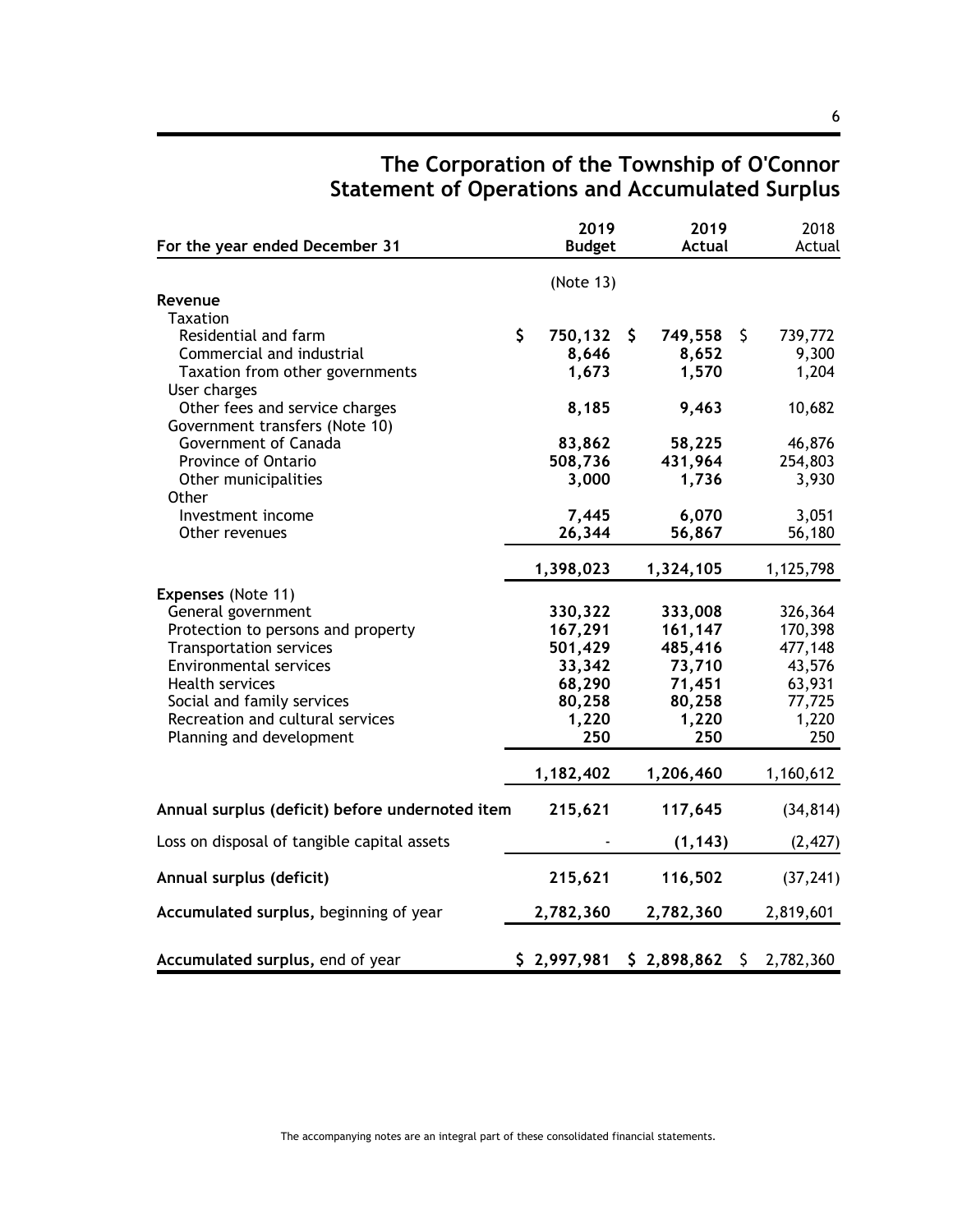# **The Corporation of the Township of O'Connor Statement of Change in Net Assets**

| For the year ended December 31                                                             |    | 2019<br><b>Budget</b> | 2019<br>Actual        | 2018<br>Actual      |
|--------------------------------------------------------------------------------------------|----|-----------------------|-----------------------|---------------------|
|                                                                                            |    | (Note 13)             |                       |                     |
| Annual surplus (deficit)                                                                   | \$ | 215,621<br><b>S</b>   | $116,502$ \$          | (37, 241)           |
| Acquisition of tangible capital assets<br>Amortization of tangible capital assets          |    | (246,274)<br>178,441  | (165, 876)<br>178,441 | (86,068)<br>184,132 |
| Loss on disposal of tangible capital assets<br>Proceeds on sale of tangible capital assets |    |                       | 1,143<br>500          | 2,427               |
| Change in prepaid expenses                                                                 |    |                       | (7, 510)              | (7,632)             |
| Net change in net assets                                                                   |    | 147,788               | 123,200               | 55,618              |
| Net assets, beginning of year                                                              |    | 99,031                | 99,031                | 43,413              |
| Net assets, end of year                                                                    | S  | 246,819<br>S          | 222,231<br>-S         | 99,031              |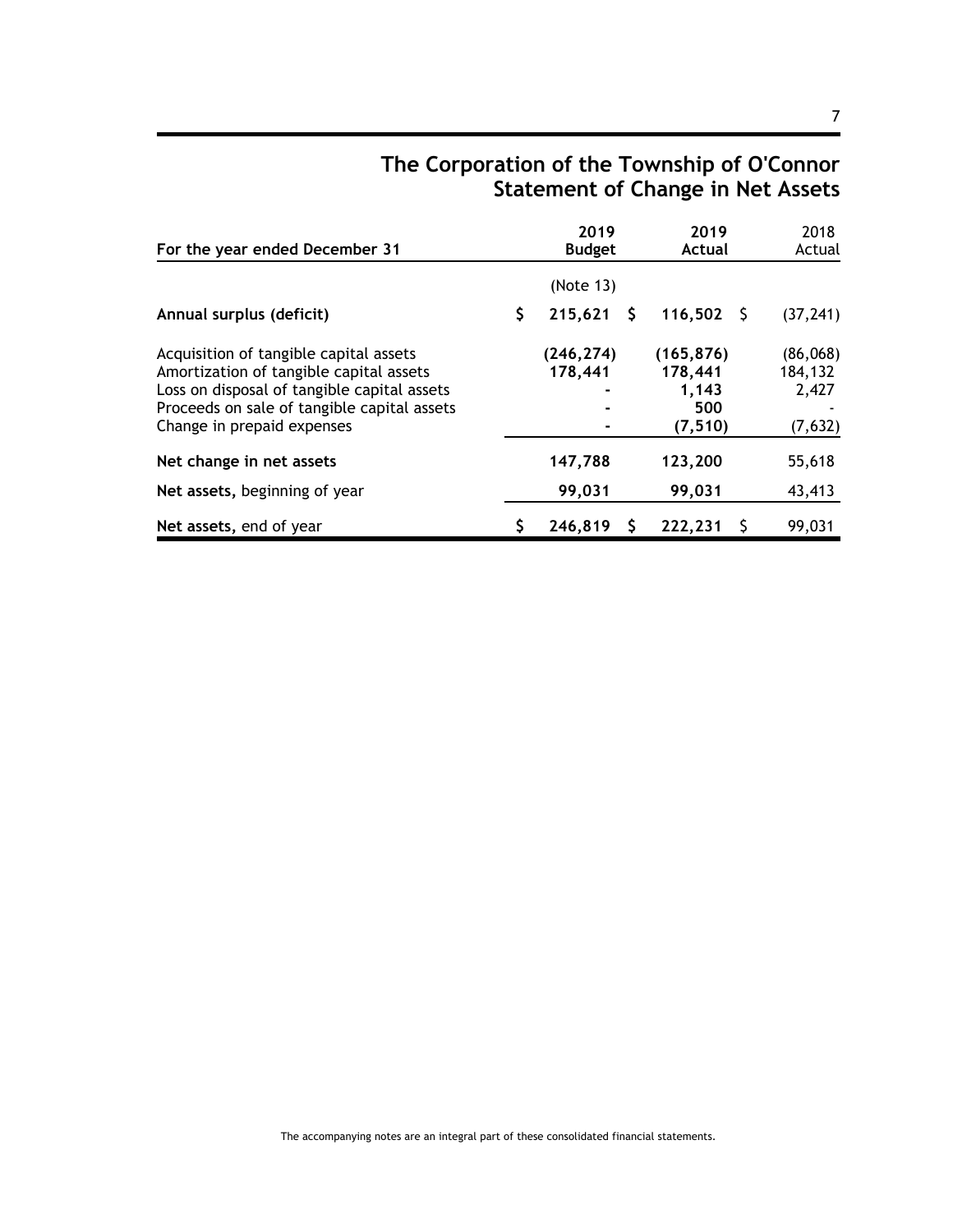| For the year ended December 31                                                        | 2019                     | 2018       |
|---------------------------------------------------------------------------------------|--------------------------|------------|
| <b>Operating transactions</b><br>Annual surplus (deficit)                             | \$<br>116,502<br>$\zeta$ | (37, 241)  |
| Items not involving cash<br>Amortization                                              | 178,441                  | 184,132    |
| Loss on disposal of tangible capital assets                                           | 1,143                    | 2,427      |
| Landfill closure and post-closure liability                                           | 38,564                   | 10,511     |
|                                                                                       | 334,650                  | 159,829    |
| Changes in non-cash operating balances                                                |                          |            |
| Taxes receivable                                                                      | (3,602)                  | (1,037)    |
| Accounts and grants receivable                                                        | (26, 845)                | 83,304     |
| Inventory for resale                                                                  | 114                      | 215        |
| Accounts payable and accrued liabilities                                              | (10, 579)                | 7,602      |
| Taxation revenue paid in advance                                                      | (3,662)                  | (933)      |
| Deferred revenue                                                                      | 49,594                   | 47,792     |
| Prepaid expenses                                                                      | (7, 510)                 | (7,632)    |
|                                                                                       | 332,160                  | 289,140    |
| <b>Capital transactions</b>                                                           |                          |            |
| Acquisition of tangible capital assets<br>Proceeds on sale of tangible capital assets | (165, 876)<br>500        | (86,068)   |
|                                                                                       | (165, 376)               | (86,068)   |
| <b>Investing transactions</b>                                                         |                          |            |
| Purchase of portfolio investments                                                     | (65, 546)                | (112, 710) |
| <b>Financing transactions</b>                                                         |                          |            |
| Repayment of long-term debt                                                           | (42, 854)                | (49, 016)  |
| Increase in cash and cash equivalents for the year                                    | 58,384                   | 41,346     |
| Cash and cash equivalents, beginning of year                                          | 94,981                   | 53,635     |
| Cash and cash equivalents, end of year                                                | \$<br>\$<br>153,365      | 94,981     |

# **The Corporation of the Township of O'Connor Statement of Cash Flows**

The accompanying notes are an integral part of these consolidated financial statements.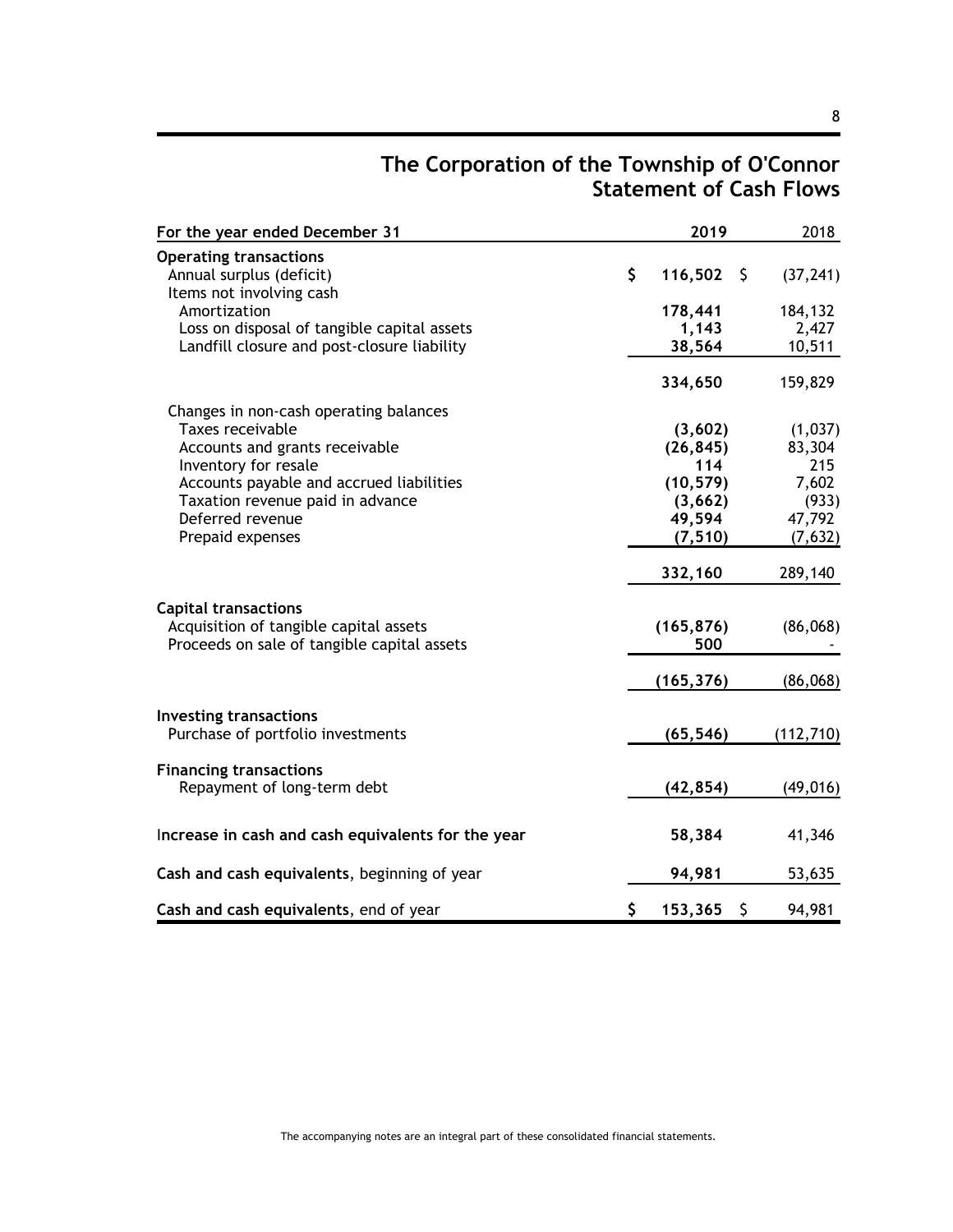**December 31, 2019**

### **1. Significant Accounting Policies**

| Management's<br>the Financial<br><b>Statements</b>                  | The financial statements of the Township are the responsibility of<br>Responsibility for management. They have been prepared in accordance with Canadian<br>generally accepted accounting principles established by the Public<br>Sector Accounting Board of CPA Canada. The Corporation of the<br>Township of O'Connor (the "Township") is a municipality in the<br>Province of Ontario and operates under the provisions of Provincial<br>statues, such as the Municipal Act and related legislation. The<br>Township provides municipal services such as protection to persons<br>and property, transportation, planning, recreation and other general<br>government services. |
|---------------------------------------------------------------------|-----------------------------------------------------------------------------------------------------------------------------------------------------------------------------------------------------------------------------------------------------------------------------------------------------------------------------------------------------------------------------------------------------------------------------------------------------------------------------------------------------------------------------------------------------------------------------------------------------------------------------------------------------------------------------------|
| <b>Reporting Entity</b>                                             | The financial statements reflect the assets, liabilities, revenue and<br>expenses of all municipal organizations, committees and Boards which<br>are owned or controlled by the Township.                                                                                                                                                                                                                                                                                                                                                                                                                                                                                         |
|                                                                     | The Township contributes to the following joint local boards, which<br>are not proportionately consolidated in these statements:                                                                                                                                                                                                                                                                                                                                                                                                                                                                                                                                                  |
|                                                                     | Lakehead Police Services Board<br>Lakehead Rural Planning Board<br>Thunder Bay District Health Unit<br>The District of Thunder Bay Social Services Administration Board                                                                                                                                                                                                                                                                                                                                                                                                                                                                                                           |
| <b>Cash and Cash</b><br><b>Equivalents</b>                          | Cash and cash equivalents consist of cash on hand, balances<br>in banks and short-term highly liquid investments readily convertible<br>to cash.                                                                                                                                                                                                                                                                                                                                                                                                                                                                                                                                  |
| Portfolio<br><b>Investments</b>                                     | Portfolio investments are recorded at cost unless there has been a<br>decline in the market value, which is other than temporary in nature,<br>in which case the investments are written down to market value.                                                                                                                                                                                                                                                                                                                                                                                                                                                                    |
| Inventory for<br>Resale                                             | Inventories held for resale are recorded at the lower of cost and net<br>realizable value.                                                                                                                                                                                                                                                                                                                                                                                                                                                                                                                                                                                        |
| <b>Accounting for</b><br><b>School Board</b><br><b>Transactions</b> | The Township collects taxation revenue on behalf of the school<br>boards.<br>The taxation, other revenue, expenses, assets and liabilities with<br>respect to the operations of the school boards are not reflected in the<br>current fund balances of these financial statements. Education taxes<br>collected by the Township and over-remitted or not remitted to the<br>respective school boards as at December 31 are reported as a financial<br>asset or liability on the statement of financial position.                                                                                                                                                                  |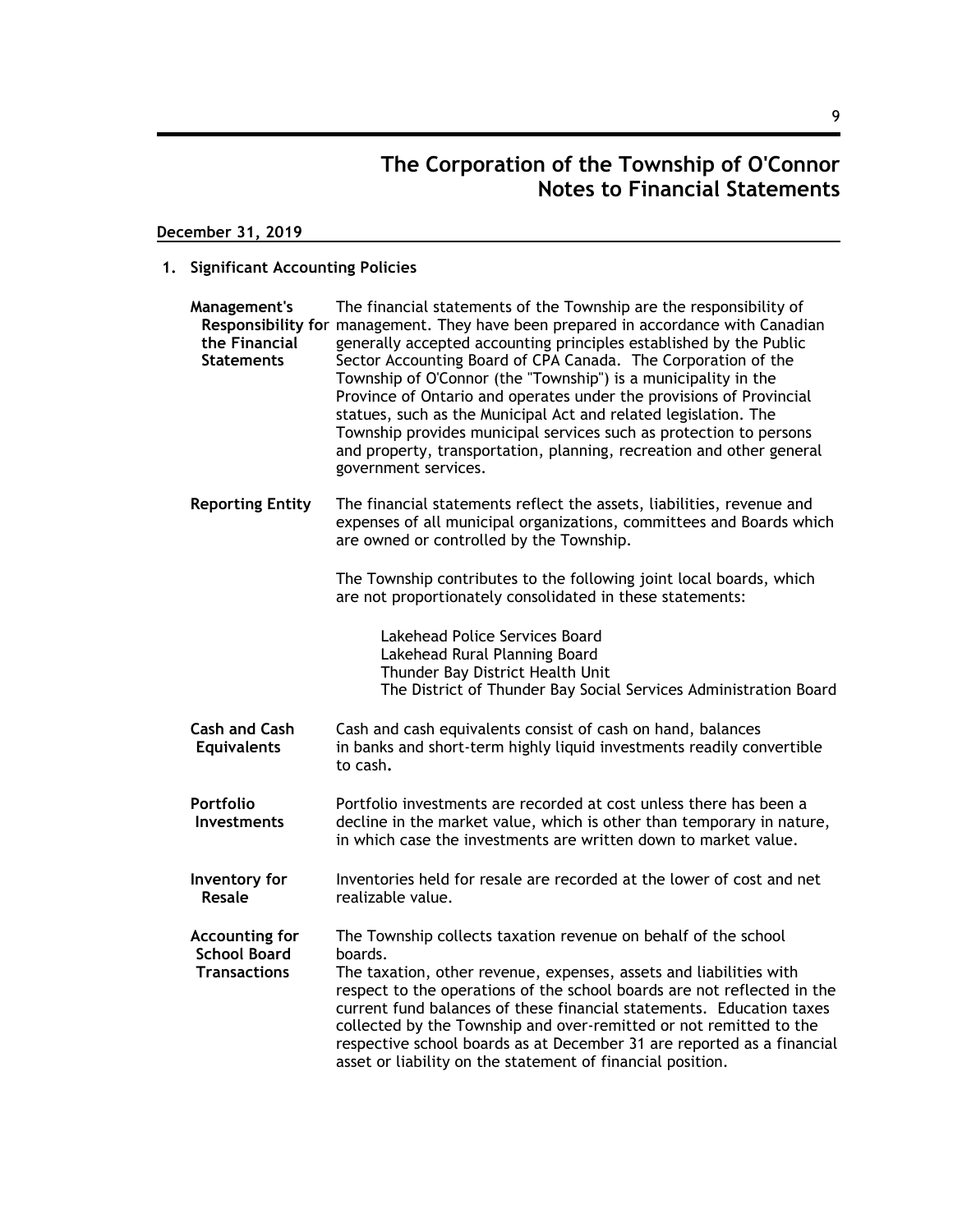### **December 31, 2019**

### **1. Significant Accounting Policies** (cont'd)

| <b>Tangible Capital</b><br><b>Assets</b>   | Tangible capital assets are recorded at cost less accumulated<br>amortization. Cost includes all costs directly attributable to<br>acquisition or construction of the tangible capital asset including<br>transportation costs, installation costs, design and engineering fees,<br>legal fees and site preparation costs. Contributed tangible capital<br>assets are recorded at fair value at the time of the donation, with a<br>corresponding amount recorded as revenue. Amortization is recorded<br>on a straight-line basis over the estimated life of the tangible capital<br>asset commencing once the assets are available for productive use as<br>follows: |                                                                                                                                                                                                                        |                                                                                                                      |  |  |  |
|--------------------------------------------|------------------------------------------------------------------------------------------------------------------------------------------------------------------------------------------------------------------------------------------------------------------------------------------------------------------------------------------------------------------------------------------------------------------------------------------------------------------------------------------------------------------------------------------------------------------------------------------------------------------------------------------------------------------------|------------------------------------------------------------------------------------------------------------------------------------------------------------------------------------------------------------------------|----------------------------------------------------------------------------------------------------------------------|--|--|--|
|                                            | Land improvements<br><b>Buildings</b><br><b>Vehicles</b><br>Computer software<br>Machinery and equipment<br>Roads<br>Bridges and culverts                                                                                                                                                                                                                                                                                                                                                                                                                                                                                                                              | $\blacksquare$<br>$\blacksquare$                                                                                                                                                                                       | 25 to 75 years<br>40 to 80 years<br>15 to 20 years<br>5 years<br>10 to 20 years<br>15 to 45 years<br>50 to 100 years |  |  |  |
|                                            | for use.<br>such assets are the Township's road allowances.                                                                                                                                                                                                                                                                                                                                                                                                                                                                                                                                                                                                            | Assets under construction are not amortized until the asset is available<br>Certain assets have been assigned a nominal value because of the<br>difficulty of determining a tenable valuation. The most significant of |                                                                                                                      |  |  |  |
| <b>Trust Funds</b>                         | Any funds held in trust by the Township, and their related operations,<br>are not included in these financial statements. The financial activity<br>and position of the trust funds are reported separately.                                                                                                                                                                                                                                                                                                                                                                                                                                                           |                                                                                                                                                                                                                        |                                                                                                                      |  |  |  |
| Pension and<br>Employee<br><b>Benefits</b> | The Township is an employer member of the Ontario Municipal<br>Employees Retirement System (OMERS), which is a multi-employer,<br>defined benefit pension plan. The Board of Trustees, representing<br>plan members and employers, is responsible for overseeing the<br>management of the pension plan, including investments of the assets<br>and administration of the benefits. The Township records pension<br>expense when contributions are due.                                                                                                                                                                                                                 |                                                                                                                                                                                                                        |                                                                                                                      |  |  |  |
|                                            | Deferred Revenue Funds received for specific purposes which are externally restricted by<br>legislation, regulation or agreement and are not available for general<br>municipal purposes are accounted for as deferred revenue on the<br>statement of financial position. The revenue is recognized in the<br>statement of operations in the year in which it is used for the                                                                                                                                                                                                                                                                                          |                                                                                                                                                                                                                        |                                                                                                                      |  |  |  |

specified purpose.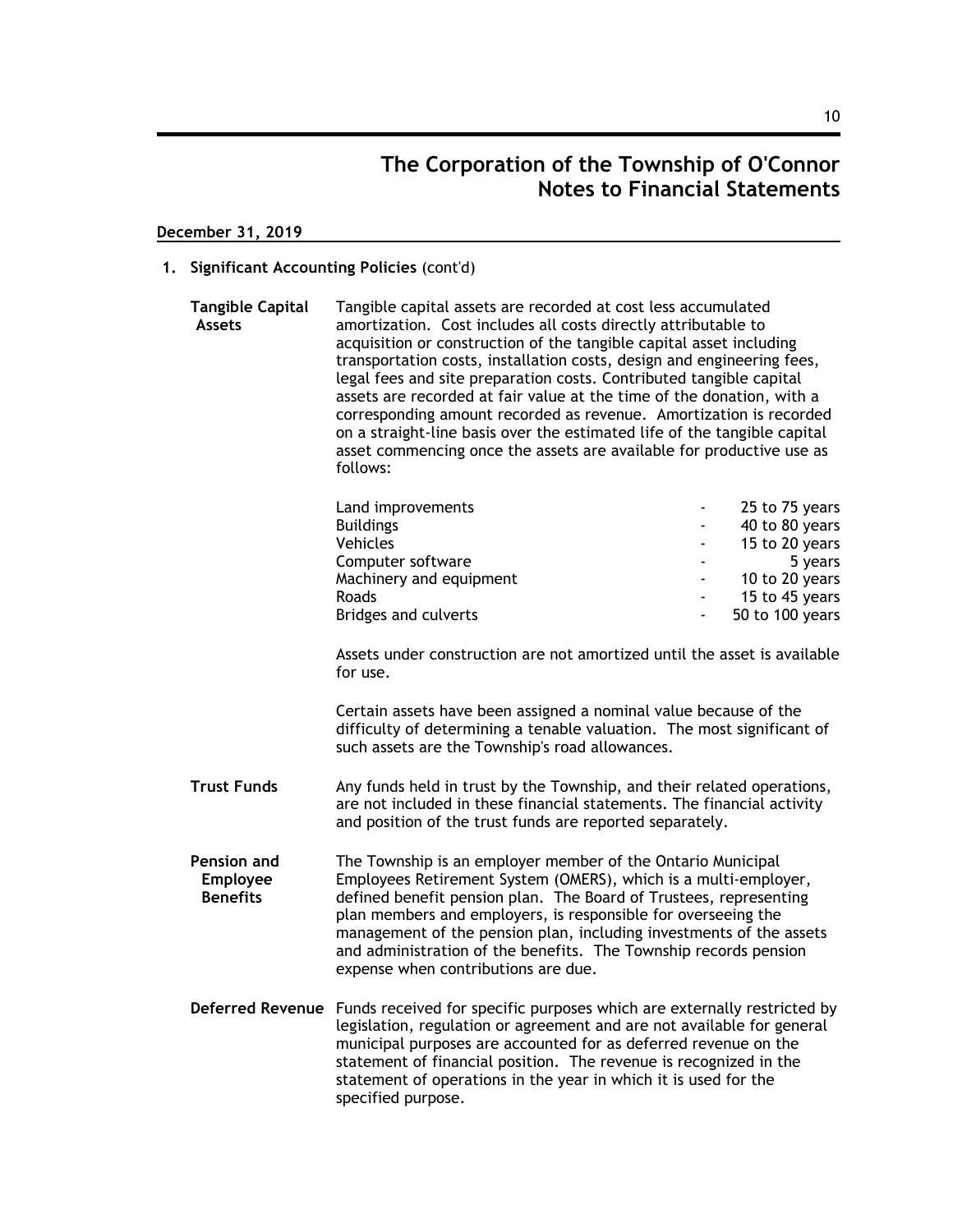## **December 31, 2019**

### **1. Significant Accounting Policies** (cont'd)

| <b>Landfill Closure</b><br>and Post-Closure<br>Liability | The obligation to close and maintain solid waste landfill sites is based<br>on the estimated future expenses in current dollars, adjusted for<br>estimated inflation and is charged to expense as the landfill site's<br>capacity is used.                                                                                                                                                                                                                                                                                                                                                                                                                                                                                                                                                         |
|----------------------------------------------------------|----------------------------------------------------------------------------------------------------------------------------------------------------------------------------------------------------------------------------------------------------------------------------------------------------------------------------------------------------------------------------------------------------------------------------------------------------------------------------------------------------------------------------------------------------------------------------------------------------------------------------------------------------------------------------------------------------------------------------------------------------------------------------------------------------|
| Revenue<br>Recognition                                   | User charges and fees are recognized as revenue in the period in which<br>the related services are performed. Amounts collected for which the<br>related services have yet to be performed are recognized as a liability<br>and recognized as revenue when the related services are performed.<br>Interest is recognized as it is earned.<br>Funds received, other than government transfers and tax revenue, for<br>specific purposes which are externally restricted by legislation,<br>regulation or agreement and are not available for general purposes are<br>accounted for as deferred revenue on the statement of financial<br>position. The revenue is recognized in the statement of operations and<br>accumulated surplus in the year in which it is used for the specified<br>purpose. |
| Government<br><b>Transfers</b>                           | Government transfers, which include legislative grants, are recognized<br>in the financial statements in the period in which events giving rise to<br>the transfers occur, providing the transfers are authorized, any<br>eligibility criteria have been met, and reasonable estimates of the<br>amount can be made unless the transfer contains stipulations that<br>create a liability. If the transfer contains stipulations that create a<br>liability, the related revenue is recognized over the period that the<br>liability is extinguished.                                                                                                                                                                                                                                               |
| <b>Taxation Revenue</b>                                  | The amount of the total property tax levy is determined each year<br>through Council's approval of the annual operating budget. Municipal<br>tax rates are set annually by Council for each class or type of<br>property, in accordance with legislation and Council approved policies,<br>in order to raise the revenues required to meeting operating budget<br>requirements. Education tax rates are established by the Province<br>each year in order to fund the costs of education on a Province wide<br>basis.                                                                                                                                                                                                                                                                              |
|                                                          | Property assessments, on which property taxes are based, are<br>established by the Municipal Property Assessment Corporation. The<br>current value assessment ("CVA") of a property represents an<br>estimated market value of a property as of a fixed date. Assessed<br>value for all properties within the municipality are provided to the<br>Township in the form of the returned assessment roll in December of<br>each year.                                                                                                                                                                                                                                                                                                                                                                |
|                                                          | The amount of property tax levied on an individual property is the<br>product of the CVA of the property and the tax rate for the class,<br>together with any adjustments that reflect Council approved<br>mitigation or other tax policy measures.                                                                                                                                                                                                                                                                                                                                                                                                                                                                                                                                                |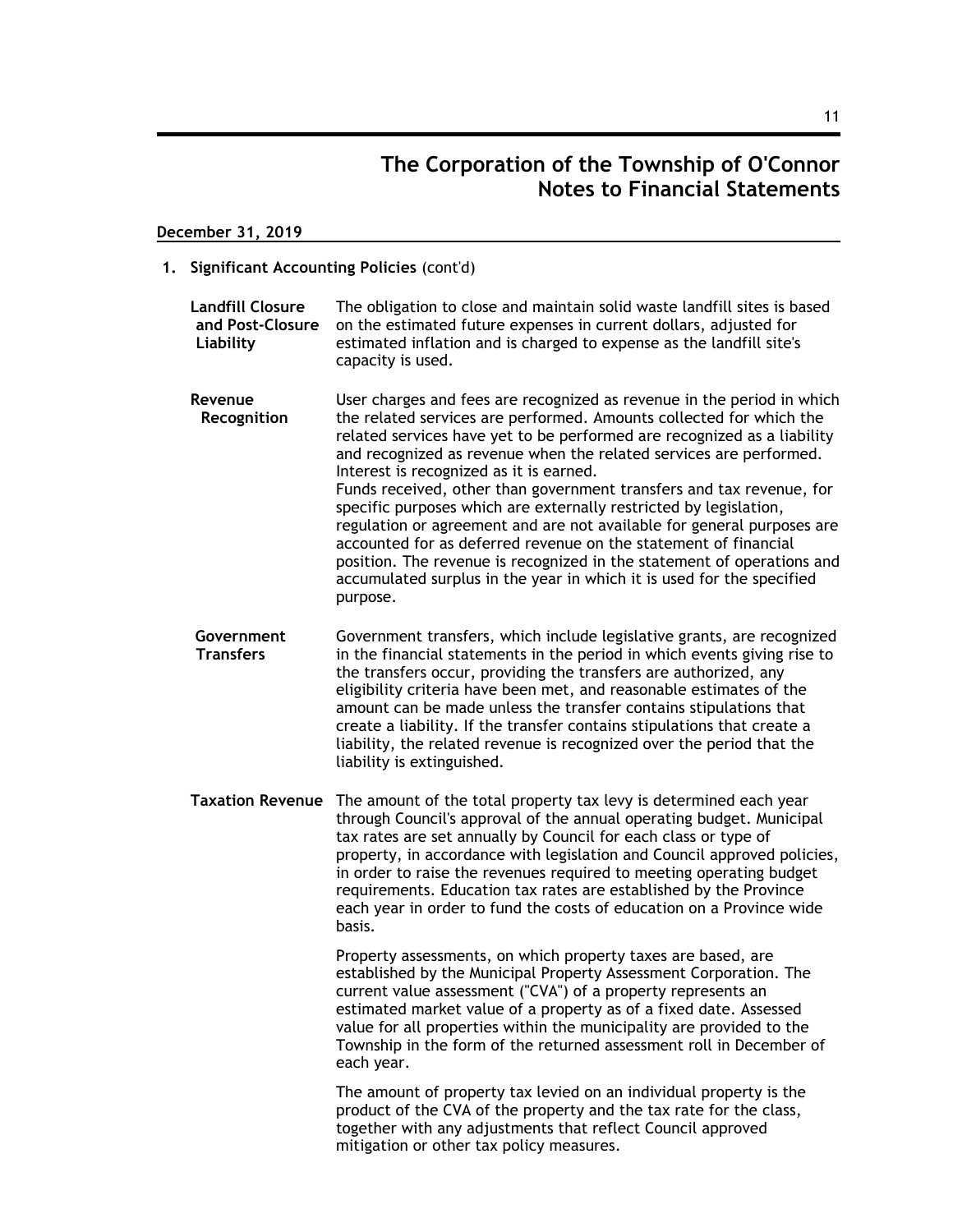### **December 31, 2019**

**1. Significant Accounting Policies** (cont'd)

| Use of Estimates                              | The preparation of financial statements in accordance with Canadian<br>public sector accounting standards requires management to make<br>estimates and assumptions that affect the reported amounts of assets<br>and liabilities at the date of the financial statements, and the<br>reported amounts of revenues and expenses during the reporting<br>period. Actual results could differ from management's best estimates<br>as additional information becomes available in the future. Significant<br>estimates in these financial statements include assumptions used in<br>estimating provisions for doubtful taxes and accounts receivable,<br>useful lives of tangible capital assets, and landfill closure and post<br>closure liabilities.                                         |
|-----------------------------------------------|---------------------------------------------------------------------------------------------------------------------------------------------------------------------------------------------------------------------------------------------------------------------------------------------------------------------------------------------------------------------------------------------------------------------------------------------------------------------------------------------------------------------------------------------------------------------------------------------------------------------------------------------------------------------------------------------------------------------------------------------------------------------------------------------|
| Liability for<br>Contaminated<br><b>Sites</b> | A contaminated site is a site at which substances occur in<br>concentrations that exceed the maximum acceptable amounts under<br>an environmental standard. Sites that are currently in productive use<br>are only considered a contaminated site if unexpected events result in<br>contamination. A liability for remediation of contaminated sites is<br>recognized when the Township is directly responsible or accepts<br>responsibility; it is expected that future economic benefits will be<br>given up; and a reasonable estimate of the amount can be made. The<br>liability includes all costs directly attributable to remediation<br>activities including post remediation operations, maintenance and<br>monitoring. The liability is recorded net of any expected recoveries. |

### **2. Subsequent Event**

On January 30, 2020, the World Health Organization ("WHO") announced a global health emergency because of a new strain of coronavirus originating in Wuhan, China (the "COVID-19 outbreak") and the risks to the international community as the virus spreads globally beyond its point of origin. In March 2020, the WHO classified the COVID-19 outbreak as a pandemic, based on the rapid increase in exposure globally.

The full impact of the COVID-19 outbreak continues to evolve. As such, it is uncertain as to the full magnitude that the pandemic will have on the Township's financial condition, liquidity and the future results of operations. Management is actively monitoring the global situation on its financial condition, liquidity, operations, suppliers, industry and workforce. Given the daily evolution of the COVID-19 outbreak and the global responses to curb its spread, the Township is not able to estimate the effects of the COVID-19 outbreak on its results of operations, financial condition or liquidity at this time. There is potential for future taxes receivable impairment due to the economic uncertainty.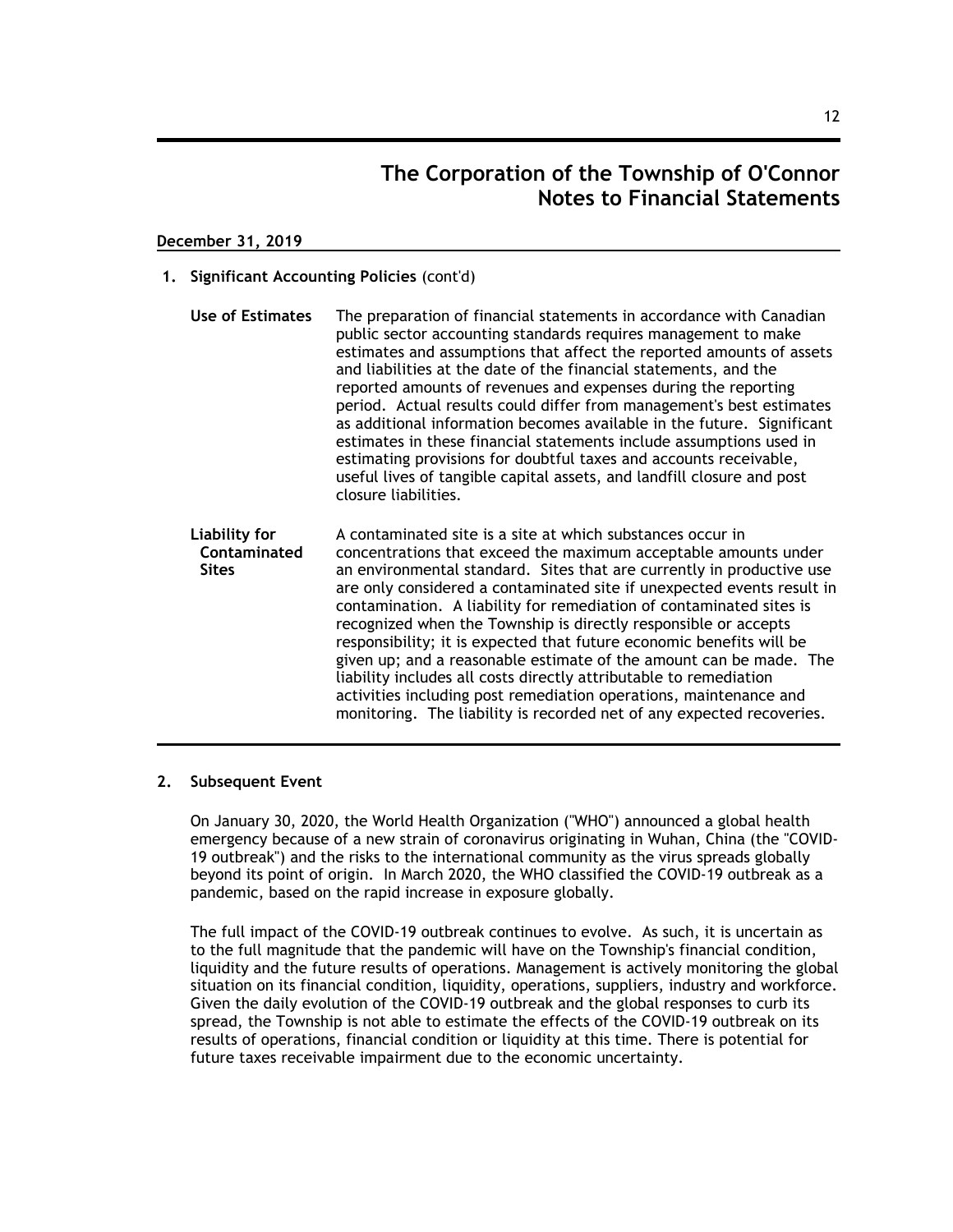#### **December 31, 2019**

#### **3. Temporary Borrowings**

The Township's credit facilities include a revolving demand line of credit with authorized credit of \$100,000 which carries interest at prime plus 1.25%. As at December 31, 2019, the Township utilized \$nil (2018 - \$nil) of this facility. The prime rate was 3.95% at December 31, 2019.

#### **4. Portfolio Investments**

|              | 2019         | Cost Market Value | 2019 | 2018                  | 2018<br>Cost Market Value |
|--------------|--------------|-------------------|------|-----------------------|---------------------------|
| Money Market | $263,254$ \$ |                   |      | 263,073 \$ 197,708 \$ | 197.519                   |

Portfolio investments are comprised of a money market fund through ONE Investment.

### **5. Deferred Revenue**

|                                                                                                                                              | 2019                                     | 2018                                 |
|----------------------------------------------------------------------------------------------------------------------------------------------|------------------------------------------|--------------------------------------|
| Federal Gas Tax<br>Main Street Revitalization<br><b>Ontario Community Infrastructure Fund</b><br>Ontario Air Ambulance - Helipad maintenance | $36,827$ \$<br>9,099<br>62,067<br>26,029 | 10,105<br>38,463<br>11,138<br>24,722 |
|                                                                                                                                              | $134,022$ \$                             | 84,428                               |

The net change during the year in the deferred revenue is made up as follows:

|                                                                              | 2019                              | 2018                           |
|------------------------------------------------------------------------------|-----------------------------------|--------------------------------|
| Balance, beginning of year<br>Transfers from revenue<br>Transfers to revenue | 84,428 \$<br>140,084<br>(90, 490) | 36,636<br>136,329<br>(88, 537) |
| Balance, end of year                                                         | 134,022                           | 84,428                         |

### Federal Gas Tax

The Ministry requires the Municipality to put unspent gas tax funding into a reserve fund. The funding and interest earned in the reserve must be spent on approved projects.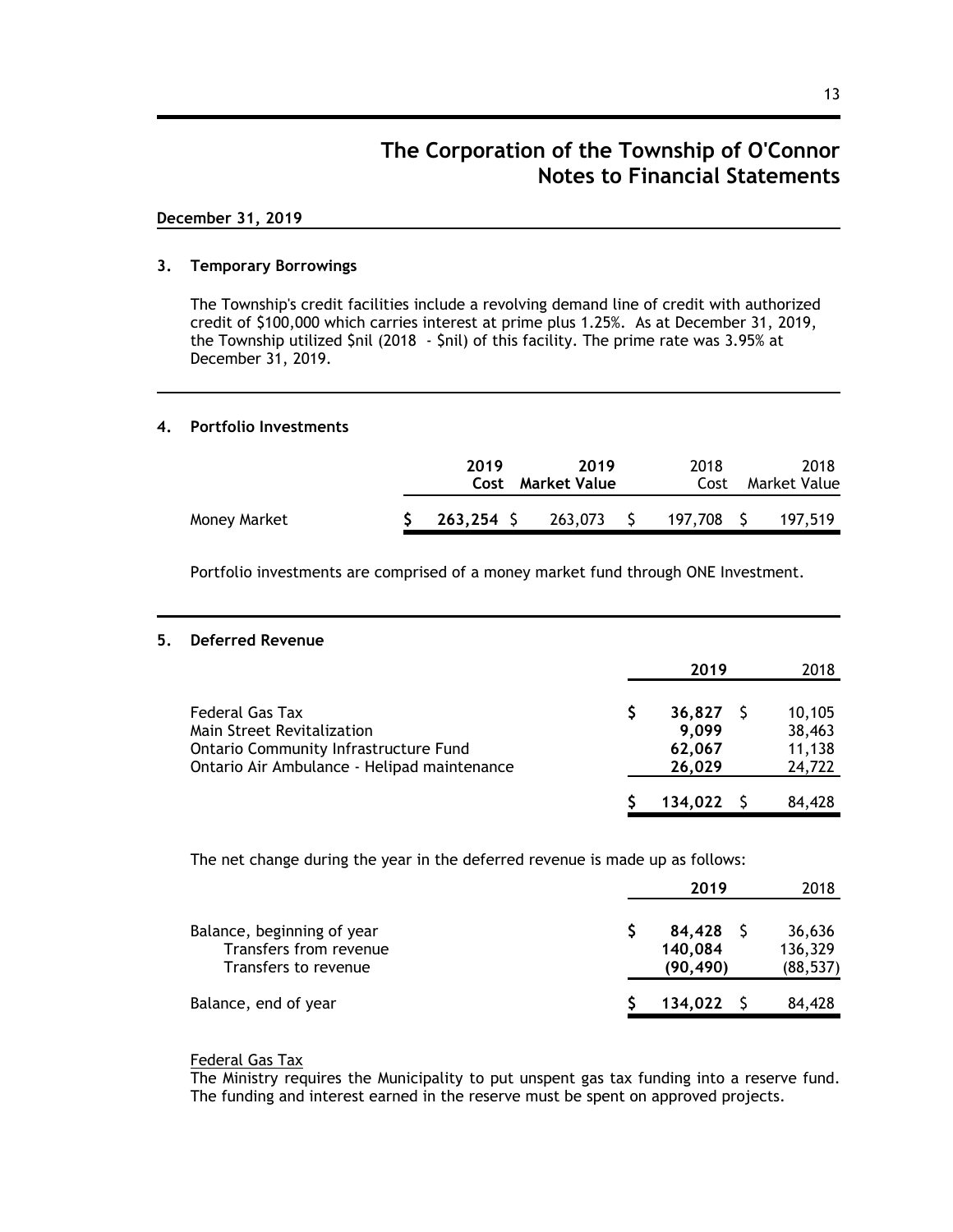### **December 31, 2019**

| 6. | Debt                                                                                                                                                                                                                                    |   |             |        |
|----|-----------------------------------------------------------------------------------------------------------------------------------------------------------------------------------------------------------------------------------------|---|-------------|--------|
|    |                                                                                                                                                                                                                                         |   | 2019        | 2018   |
|    | <b>Canadian Imperial Bank of Commerce</b><br>Demand loan payable in monthly instalments of<br>\$1,313 plus interest at prime plus 1.25% (5.20%)<br>at year-end), maturing September 2020 and secured<br>by a general security agreement | S | $11,819$ \$ | 27,578 |
|    | Demand loan payable in monthly instalments of<br>\$1,061 plus interest at prime plus 1.25% (5.20%)<br>at year-end), maturing September 2020 and secured<br>by a general security agreement                                              |   | 9,544       | 22,271 |
|    | Demand loan                                                                                                                                                                                                                             |   |             | 14,368 |
|    |                                                                                                                                                                                                                                         |   | 21,363      | 64.217 |

Debt is due within the next year, assuming the current terms remain consistent.

### **7. Landfill Closure and Post-Closure Liability**

The statement of financial position reflects liabilities for anticipated future costs related to the closing and monitoring of the existing landfill site. This liability is recognized over the operating life of the waste disposal site, in proportion to the site's utilized capacity.

The Township has provided an amount of \$50,000 in the infrastructure and disposal site reserve to fund this liability and future landfill expansion (Note 9).

| Total estimated expenditures for closure and post-closure costs       |           |
|-----------------------------------------------------------------------|-----------|
| as at December 31, 2019                                               | \$153,864 |
| Landfill closure and post-closure liabilities as at December 31, 2019 | \$74,139  |
| Total expenditures remaining to be recognized                         | \$79,725  |
| Remaining capacity of the site (cubic metres)                         | 20,726    |
| Remaining landfill site life (years)                                  | 28        |
| Number of years required for post-closure care                        | 25        |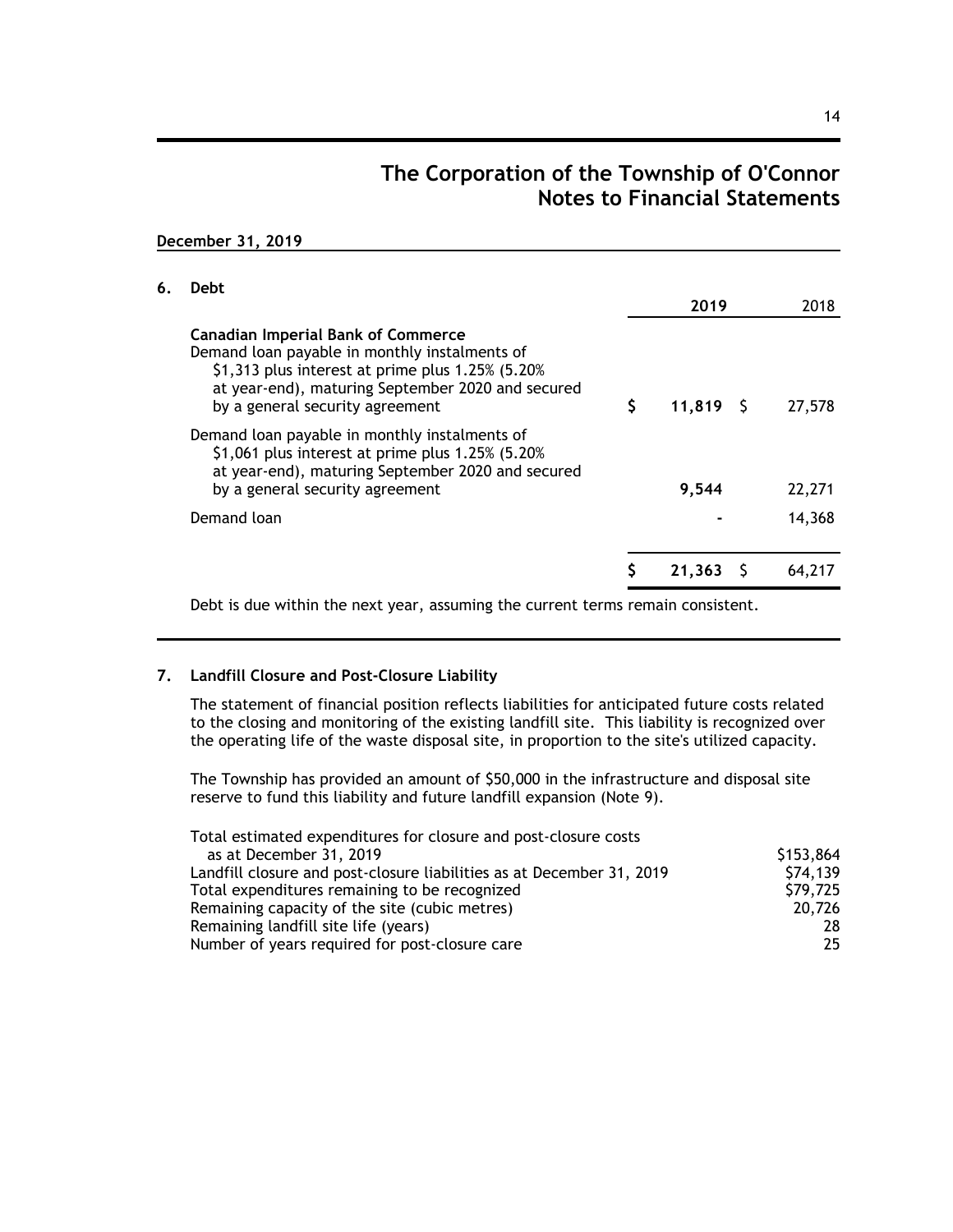### **December 31, 2019**

### **8. Tangible Capital Assets**

|                                                |                                             |                          | General                  |                                    |           |                                             |                                    |                 | Infrastructure |                                   |                                |                      |                      |               |
|------------------------------------------------|---------------------------------------------|--------------------------|--------------------------|------------------------------------|-----------|---------------------------------------------|------------------------------------|-----------------|----------------|-----------------------------------|--------------------------------|----------------------|----------------------|---------------|
|                                                | <b>Land and Land</b><br><b>Improvements</b> | <b>Buildings</b>         | <b>Vehicles</b>          | Computer Machinery and<br>Software | Equipment | <b>Land and Land</b><br><b>Improvements</b> | <b>Buildings</b>                   | <b>Vehicles</b> | Roads          | Machinery and<br><b>Equipment</b> | <b>Bridges and</b><br>Culverts | Computer<br>Software | 2019<br><b>Total</b> | 2018<br>Total |
| Cost, beginning of year                        | 117,826                                     | 659,047                  | 150,766 \$               | $20,313$ \$                        | 156,067   | 4,245                                       | 34,995<br>-5                       | 377,421         | 034,974 \$     | 354,626                           | 2,684,678 \$                   | 2,511                | ,597,469             | 5,550,604     |
| Additions                                      |                                             | $\overline{\phantom{a}}$ | $\overline{\phantom{a}}$ | 897                                | 29,902    |                                             | . .                                | 36,767          | 93,109         | 275                               | 4,926                          |                      | 165,876              | 86,068        |
| Disposals                                      |                                             | $\sim$                   |                          | (603)                              |           |                                             |                                    | (25, 014)       | (44, 061)      |                                   | (4, 238)                       | (2, 511)             | (76, 427)            | (39, 203)     |
| Cost, end of year                              | 117,826                                     | 659,047                  | 150,766                  | 20,607                             | 185,969   | 4,245                                       | 34,995                             | 389,174         | 1,084,022      | 354,901                           | 2,685,366                      |                      | 5,686,918            | 5,597,469     |
| Accumulated amortization,<br>beginning of year | 82,837                                      | 187,443                  | 86,643                   | 16,771                             | 117,298   | 2,323                                       | 22,212                             | 282,953         | 694,502        | 160,617                           | 1,278,575                      | 2,511                | 2,934,685            | 2,787,329     |
| Amortization                                   | 1,883                                       | 14,229                   | 7,395                    | 3,015                              | 5,940     |                                             | 857                                | 12,544          | 46,110         | 21,921                            | 64,538                         |                      | 178,441              | 184,132       |
| Disposals                                      |                                             |                          |                          | (603)                              |           |                                             |                                    | (25, 014)       | (44, 061)      |                                   | (2, 595)                       | (2, 511)             | (74, 784)            | (36, 776)     |
| Accumulated amortization,<br>end of year       | 84,720                                      | 201,672                  | 94,038                   | 19,183                             | 123,238   | 2,332                                       | 23,069                             | 270,483         | 696,551        | 182,538                           | 1,340,518                      |                      | 3,038,342            | 2,934,685     |
| Net carrying amount, end<br>of year            | 33,106                                      | 457,375                  | 56,728 \$                | $1,424$ \$                         | 62,731    | 1,913 \$                                    | 11,926<br>$\overline{\phantom{a}}$ | 118,691         | 387,471 \$     | 172,363<br>-5                     | 344,848,١                      | $\sim$ 5             | 2,648,576            | 2,662,784     |
|                                                |                                             |                          |                          |                                    |           |                                             |                                    |                 |                |                                   |                                |                      |                      |               |

The net book value of tangible capital assets not being amortized because they are under construction is \$16,982 (2018 - \$nil). The cost of assets under construction are included in General - Machinery and Equipment.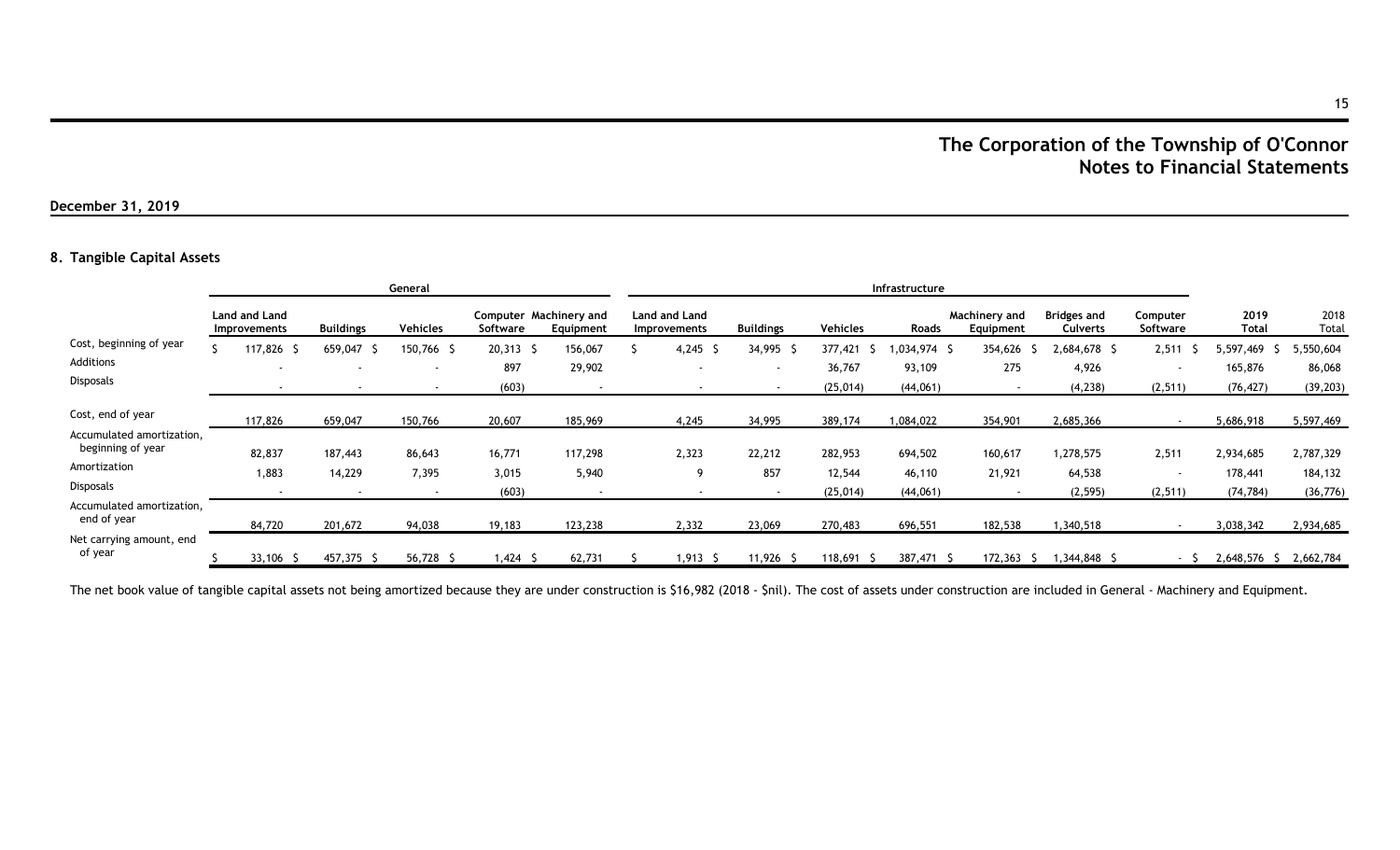### **December 31, 2019**

### **9. Accumulated Surplus**

The Township segregates its accumulated surplus into the following categories:

|                                                                                                                                                                                                                                                          | 2019                                                                | 2018                                                     |
|----------------------------------------------------------------------------------------------------------------------------------------------------------------------------------------------------------------------------------------------------------|---------------------------------------------------------------------|----------------------------------------------------------|
| Surpluses (deficits)<br>General fund<br>Investment in tangible capital assets<br>Unfunded debt                                                                                                                                                           | S<br>$(60, 627)$ \$<br>2,648,576<br>(21, 363)                       | (44, 315)<br>2,662,784<br>(64, 217)                      |
| <b>Total surpluses</b>                                                                                                                                                                                                                                   | 2,566,586                                                           | 2,554,252                                                |
| Reserves set aside for specific purposes by Council<br>For working capital<br>For roads equipment<br>For office equipment<br>For municipal building<br>For fire training and equipment<br>For infrastructure and disposal site<br>For levy stabilization | 36,043<br>17,713<br>11,258<br>27,023<br>16,074<br>89,000<br>152,147 | 40,043<br>38,950<br>11,408<br>27,023<br>26,016<br>84,668 |
| <b>Total reserves</b>                                                                                                                                                                                                                                    | 349,258                                                             | 228,108                                                  |
| <b>Accumulated surplus</b>                                                                                                                                                                                                                               | \$2,915,844<br>S.                                                   | 2,782,360                                                |

The investment in tangible capital assets represents amounts already spent and invested in infrastructure and other non-financial assets.

Reserves represent funds set aside by By-law or Council resolution for specific purposes.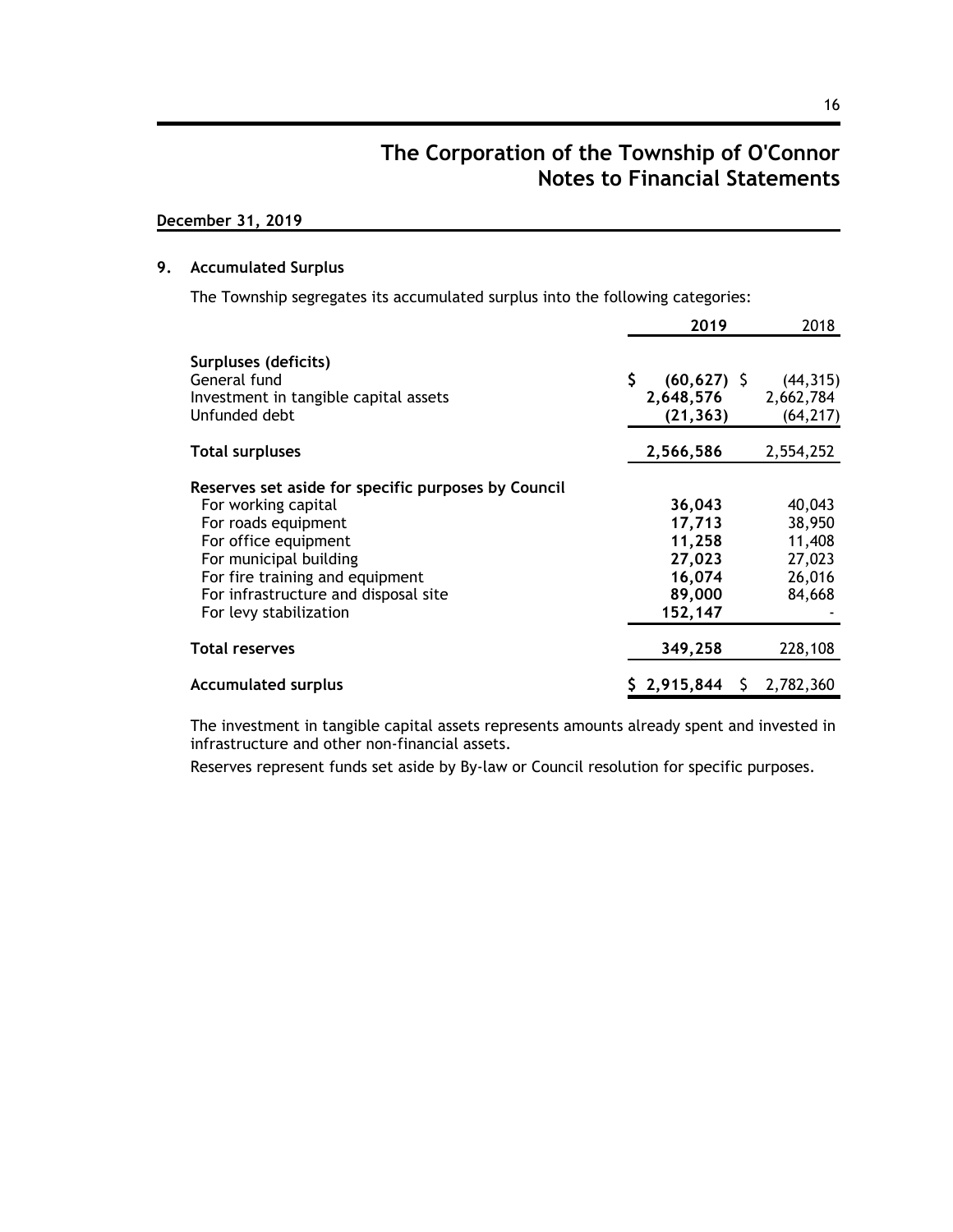### **December 31, 2019**

### **10. Government Transfers**

|                                                                                                                                                                            | <b>Budget</b><br>2019                  | 2019 | 2018                         |     |                             |
|----------------------------------------------------------------------------------------------------------------------------------------------------------------------------|----------------------------------------|------|------------------------------|-----|-----------------------------|
| Federal                                                                                                                                                                    |                                        |      |                              |     |                             |
| AMO - Federal Gas Tax                                                                                                                                                      | \$<br>83,862                           | - S  | 58,225                       | - S | 46,876                      |
| Provincial<br>Ministry of Agriculture, Food and Rural<br><b>Affairs</b><br>Ministry of Municipal Affairs and Housing<br><b>Ontario Municipal Partnership Fund</b><br>Other | 50,000<br>208,200<br>176,500<br>74,036 |      | 213,200<br>176,500<br>42,264 |     | 39,243<br>196,100<br>19,460 |
|                                                                                                                                                                            | 508,736                                |      | 431,964                      |     | 254,803                     |
| <b>Other Municipalities</b><br>Provincial offences                                                                                                                         | 3,000                                  |      | 1,736                        |     | 3,930                       |
|                                                                                                                                                                            | 595,598                                |      | 491,925                      | S   | 305,609                     |
|                                                                                                                                                                            |                                        |      |                              |     |                             |

## **11. Expenses By Object**

|                                                                                                                                                                                                   | <b>Budget</b><br>2019                                                         | 2019                                                              | 2018                                                        |
|---------------------------------------------------------------------------------------------------------------------------------------------------------------------------------------------------|-------------------------------------------------------------------------------|-------------------------------------------------------------------|-------------------------------------------------------------|
| Salaries, wages and employee benefits<br>Interest on long-term debt<br>Materials and supplies<br>Contracted services<br>Rents and financial expenses<br><b>External transfers</b><br>Amortization | 423,876<br>$\blacksquare$<br>325,360<br>24,831<br>3,470<br>226,424<br>178,441 | 439,609<br>2,200<br>332,730<br>24,840<br>13<br>228,627<br>178,441 | 415,676<br>4,336<br>308,693<br>26,216<br>221,559<br>184,132 |
|                                                                                                                                                                                                   | \$1,182,402                                                                   | \$1,206,460                                                       | 1,160,612                                                   |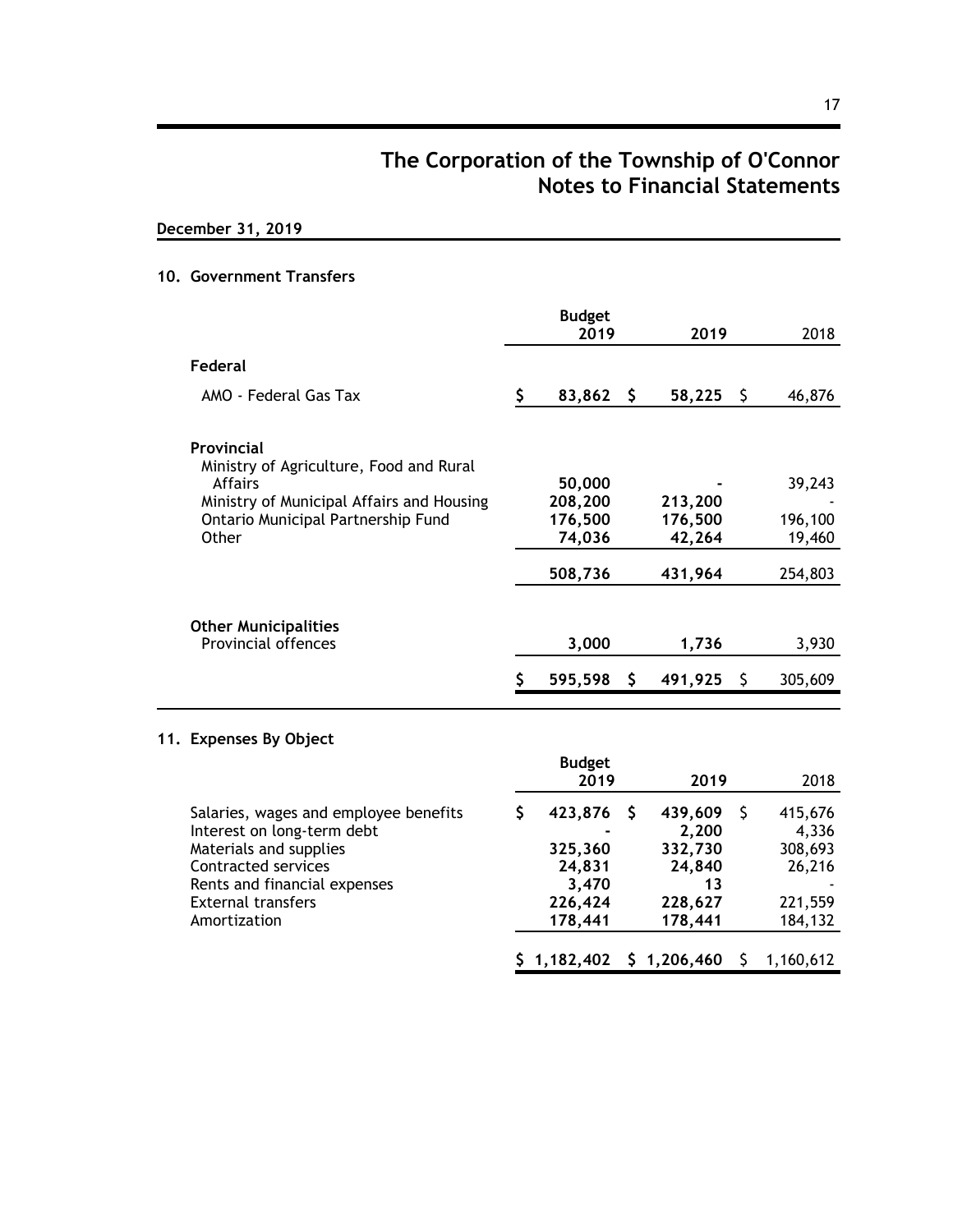### **December 31, 2019**

### **12. Pension and Employee Benefits**

The Township makes contributions to the Ontario Municipal Employees Retirement Fund (OMERS), which is a multi-employer plan, on behalf of its full time staff. The Plan is a defined benefit plan, which specifies the amount of the retirement benefit to be received by the employees based on the length of service and rates of pay.

OMERS provides pension services to over half a million active, deferred, and retired members and approximately 1,000 employers. Each year an independent actuary determines the funding status of OMERS Primary Pension Plan ("the Plan") by comparing the actuarial value of invested assets to the estimated present value of all pension benefits that members have earned to date. The most recent actuarial valuation of the Plan was conducted at December 31, 2019. The results of this valuation disclosed total actuarial liabilities of \$107.7 billion (\$100.1 billion in 2018) in respect of benefits accrued for service with actuarial assets at that date of \$104.3 billion (\$95.9 billion in 2018) indicating an actuarial deficit of \$3.4 billion (\$4.2 billion in 2018). Because OMERS is a multi-employer Plan, any pension plan surpluses or deficits are a joint responsibility of Ontario municipal organizations and their employees. As a result, the Township does not recognize any share of the OMERS pension surplus or deficit. Contributions made by the Township to OMERS for 2019 were \$26,206 (\$21,725 in 2018), which is included as an expense on the statement of operations and accumulated surplus.

#### **13. Budget**

The Financial Plan (Budget) By-Law adopted by Council on June 10, 2019 was not prepared on a basis consistent with that used to report actual results (Canadian public sector accounting standards). The budget was prepared on a modified accrual basis, while Canadian public sector accounting standards require a full accrual basis. The budget figures anticipated using surpluses accumulated in previous years to reduce current year expenses in excess of current year revenues. In addition, the budget expensed all tangible capital expenses rather than including amortization expense and included debt repayments as well. As a result, the budget figures presented in the statements of operations and accumulated surplus and changes in net assets represent the Financial Plan adopted by Council on June 10, 2019, with adjustments as follows:

| Financial Plan (Budget) Bylaw surplus for the year |            |
|----------------------------------------------------|------------|
| Add:                                               |            |
| Capital expenses                                   | 246,274    |
| Budgeted transfers to reserves                     | 152,147    |
| Prior year deficit included in budget              | 8,849      |
| Debt repayment                                     | 45,884     |
| Less:                                              |            |
| Budgeted transfers from reserves                   | (24,092)   |
| Amortization                                       | (178, 441) |
| Debt proceeds                                      | (35,000)   |
| Budget surplus per statement of operations         | 215,621    |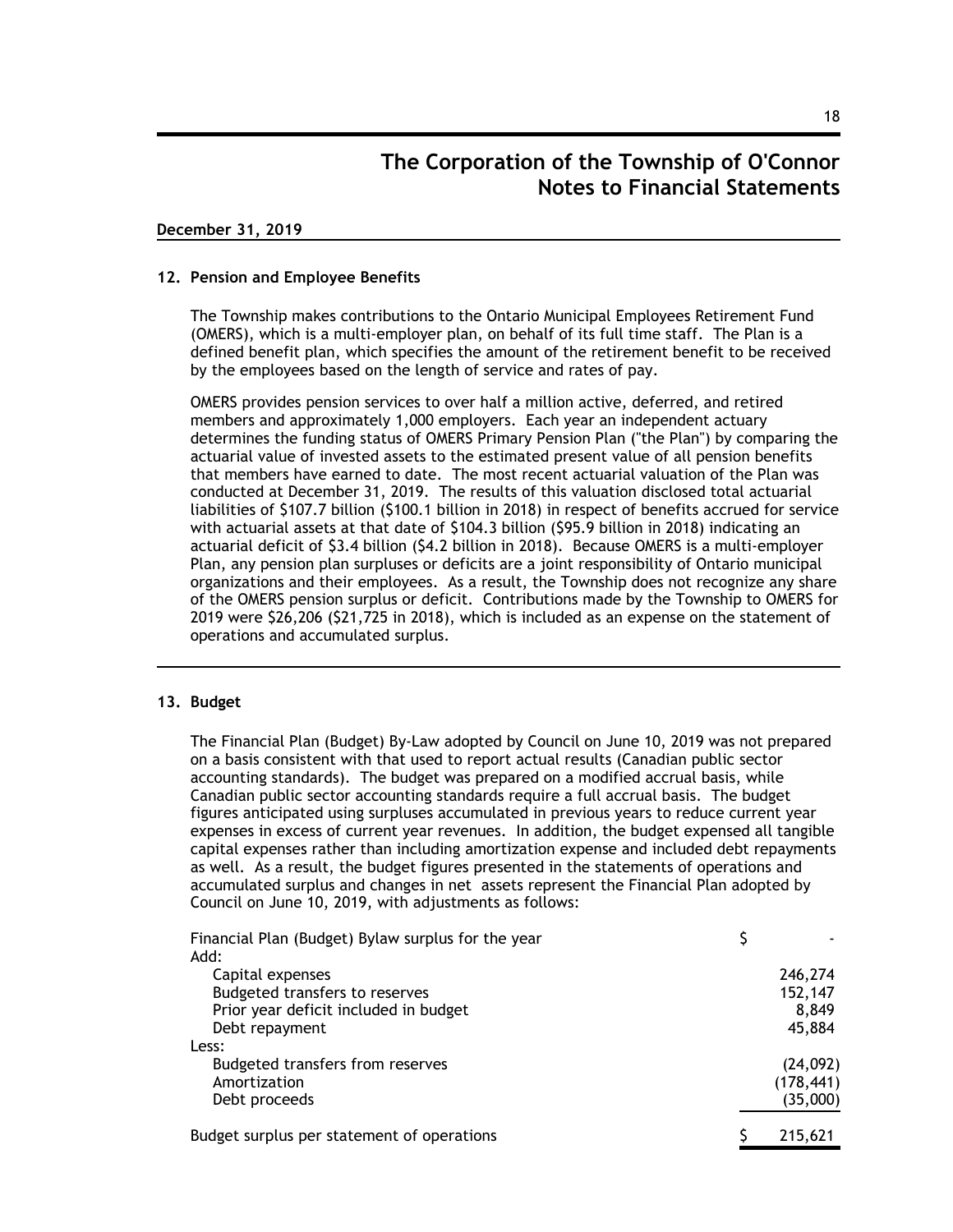### **December 31, 2019**

### **14. Trust Funds**

The trust funds administered by the Township amounting to \$31,925 (2018 - \$31,775) have not been included in the statement of financial position nor have the operations been included in the statement of operations and accumulated surplus. At December 31, the trust fund balances are as follows:

|                                                                                                                        | 2019              | 2018            |
|------------------------------------------------------------------------------------------------------------------------|-------------------|-----------------|
| Township of O'Connor Cemetery Perpetual Care Trust Fund \$<br>O'Connor Free Methodist Church Perpetual Care Trust Fund | 23,929 S<br>7.996 | 23,779<br>7.996 |
|                                                                                                                        | $31,925$ S        | 31.775          |

#### **15. Intangibles**

Any items inherited by right of the Crown, such as Crown lands, forests, water, and mineral resources, are not recognized in the financial statements as intangibles.

### **16. Comparative Figures**

Certain comparative figures have been reclassified to conform with current year financial statement presentation**.**

#### **17. Segmented Information**

The Corporation of the Township of O'Connor provides a wide range of services to its citizens. Distinguishable functional segments have been separately disclosed in the segmented information. The nature of the segments and the activities they encompass are as follows:

### a) General Government

General government is comprised of various administrative services including general administration and finance, the services of the Mayor and Council, the health and safety program, and the operation and maintenance of the Township office. Township office staff provide a variety of services for citizens plus provide support for other departments and programs. Assessment services, provided by Municipal Property Assessment Corporation, are responsible for providing services to both citizens and the Township.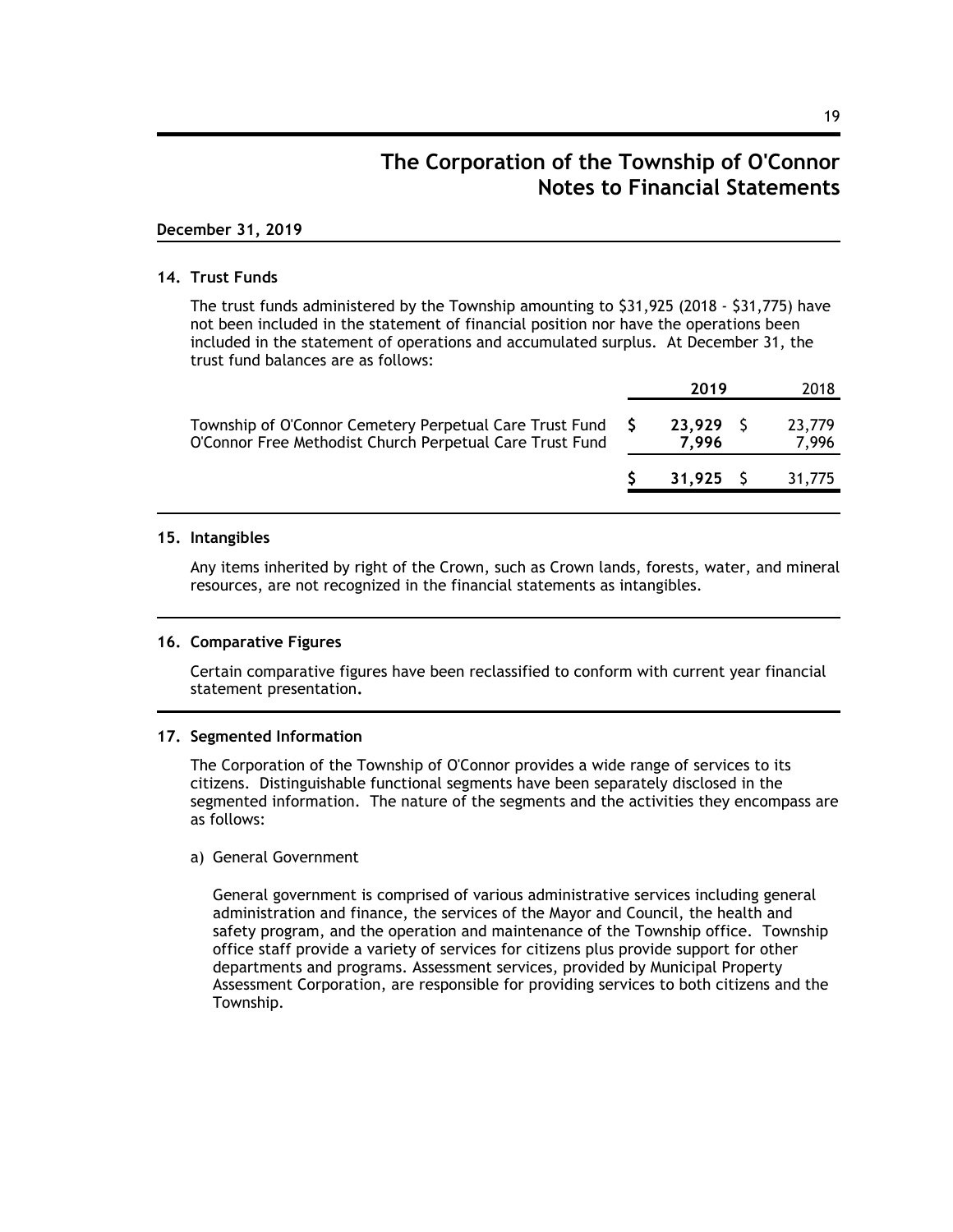#### **December 31, 2019**

#### **17. Segmented Information** (cont'd)

b) Protection to Persons and Property

Protection services include fire services, police services, protective inspection and control, and services provided by the Lakehead Region Conservation Authority. The volunteer fire department is responsible for being the first response to emergencies in the Township and is responsible for staffing, training, and the maintenance of the fire halls, fleet, and personal protective and fire fighting equipment. Police services are contracted through the Ontario Provincial Police and building inspections are currently contracted out to ensure compliance with building code and zoning requirements.

c) Transportation Services

Transportation services include roadway maintenance of the Municipal roadway systems, culverts, brushing and dust suppressant, flood control and winter control that includes plowing and salt/sand application. Included in this segment is maintenance of all public works equipment and the garage.

d) Environmental Services

The Township provides waste disposal at a landfill site and includes recycling and landfill site operations and waste minimization programs.

e) Health Services

Health services include public health services and ambulance services. Public health services cover the Township's contribution to the activities to the Thunder Bay District Health Unit. The Thunder Bay District Health Unit provides health information and prevention-related clinical services; advocates for healthy public policy; investigates reportable diseases; and upholds regulations that apply to public health. This reporting segment also covers the operation and maintenance of the O'Connor Cemetery.

f) Social and Family Services

Social and family services represent the Township's contribution to the activities of the District of Thunder Bay Social Services Administration Board ("TBDSSAB"). TBDSSAB is responsible for Ontario Works program delivery, child care services and social housing.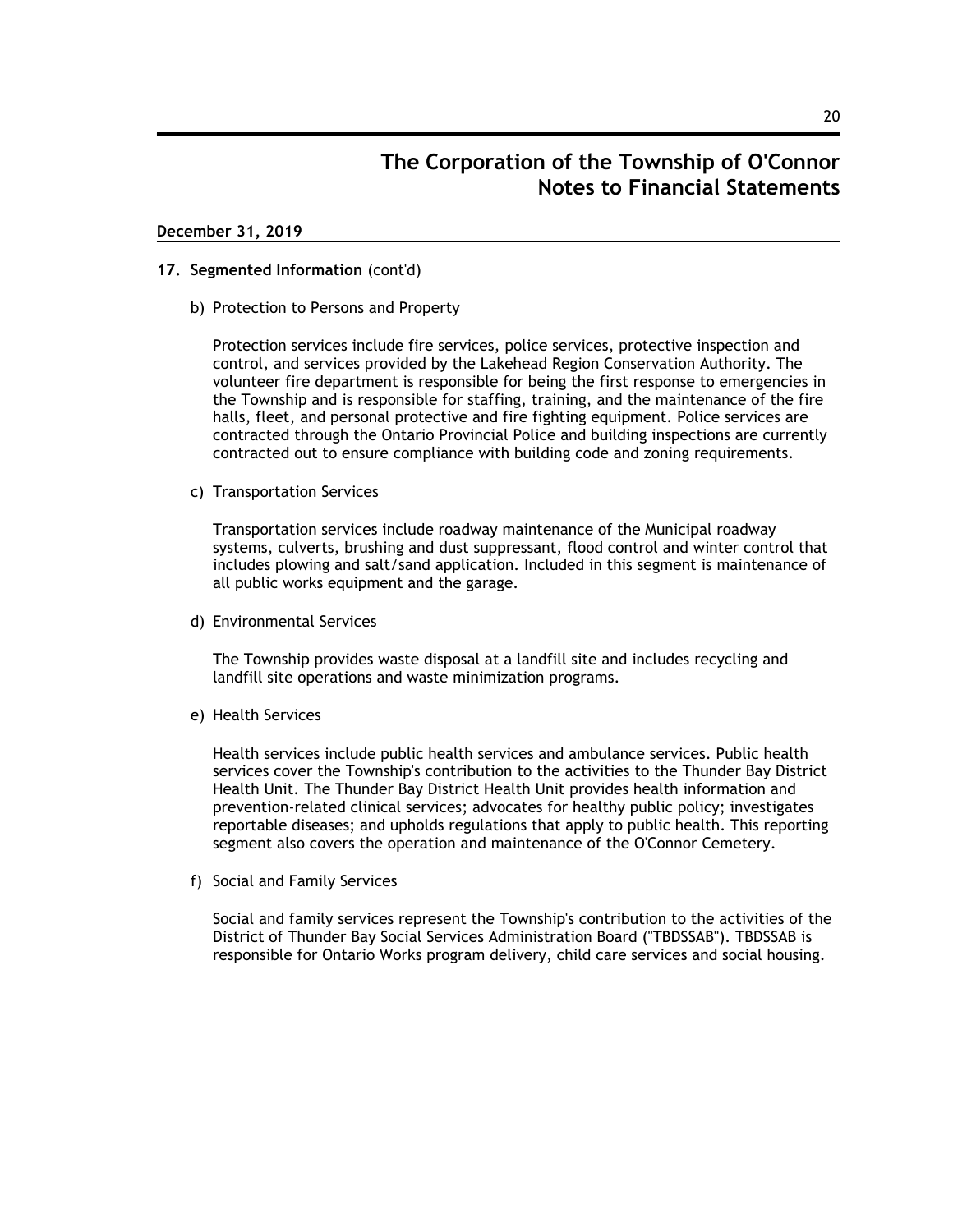### **December 31, 2019**

### **17. Segmented Information** (cont'd)

g) Recreational and Cultural Services

Recreation and cultural services include recreation facilities and public library services. The Township provides for the development and maintenance of various recreational facilities. The public library services are contracted with the Oliver-Paipoonge Public Library Board and provides community access to local and global information resources that support lifelong learning, research and leisure activities.

h) Planning and Development

Planning and development manages rural development for business interest, environmental concerns, local community, and overall planning and community development including approval of all land development plans. The Township's contributions to the activities of the Lakehead Rural Planning Board are included in planning activities. The Township also has a Committee of Adjustment which deals with minor variances within the Township.

The accounting policies of the segments are the same as those described in the summary of significant accounting policies.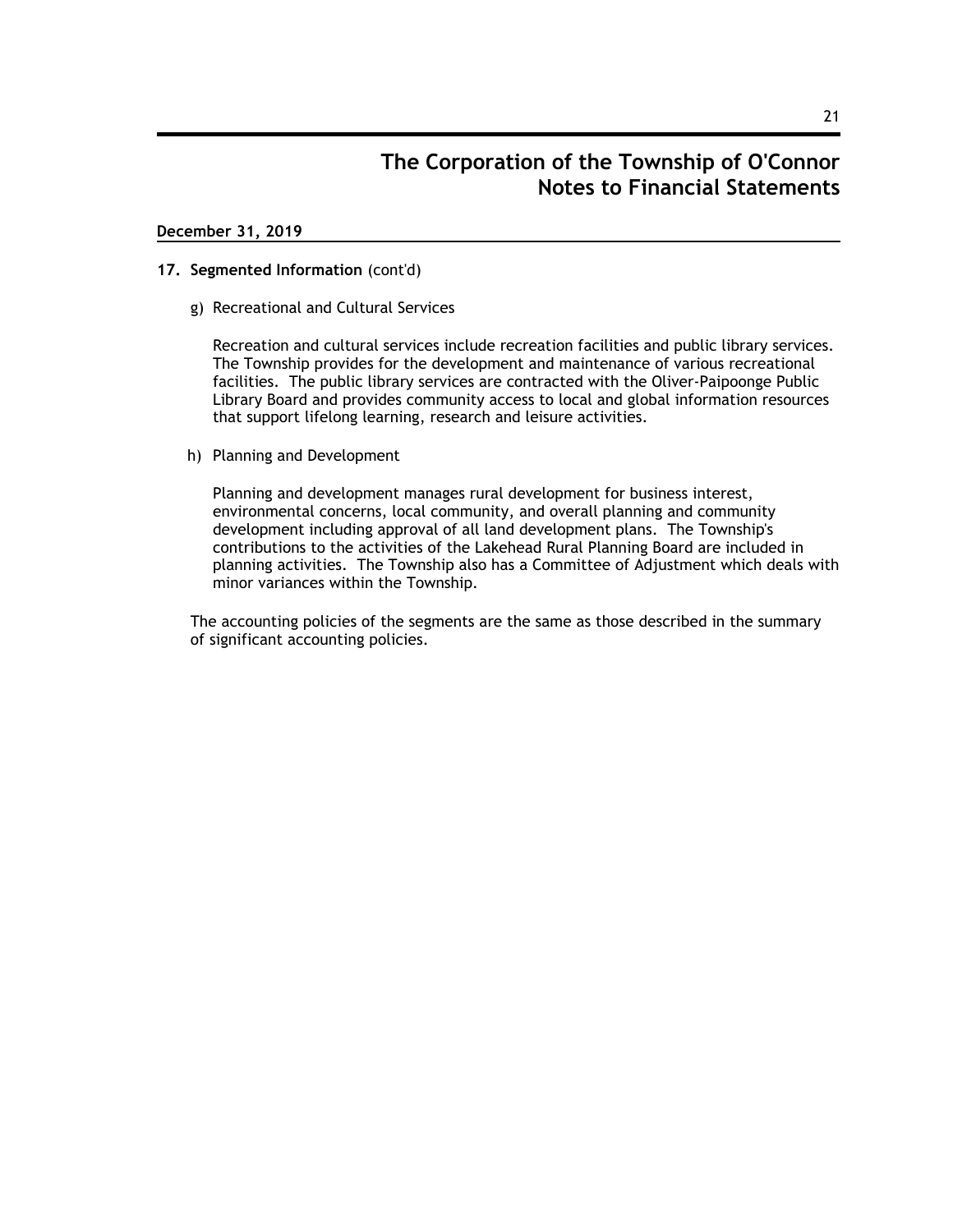### **December 31, 2019**

### **17. Segmented Information** (cont'd)

|                                                                   | General<br>Government | Protection to<br>Persons and<br>Property | n Services      | Transportatio Environmenta<br>l Services | Health<br><b>Services</b> | Social and<br>Family<br>Services | Recreation                  | and Cultural Planning and<br>Services Development | 2019<br><b>Total</b> |
|-------------------------------------------------------------------|-----------------------|------------------------------------------|-----------------|------------------------------------------|---------------------------|----------------------------------|-----------------------------|---------------------------------------------------|----------------------|
| Revenue                                                           |                       |                                          |                 |                                          |                           |                                  |                             |                                                   |                      |
| <b>Taxation</b>                                                   | 759,780 \$            | - \$                                     | $-5$            | $-5$                                     | $-5$                      | $-5$                             | $\mathcal{L}_{\mathcal{A}}$ | S.<br>- \$                                        | 759,780              |
| Government transfers -<br>operating<br>Government transfers -     | 177,262               | 9,753                                    |                 |                                          | 2,192                     |                                  | 1,220                       |                                                   | 190,427              |
| capital<br>User fees and service                                  | 35,073                |                                          | 58,225          |                                          |                           | $\blacksquare$                   | 208,200                     |                                                   | 301,498              |
| charges                                                           | 1,822                 |                                          |                 | 6,066                                    | 1,575                     |                                  |                             |                                                   | 9,463                |
| Investment income                                                 | 6,070                 |                                          |                 |                                          |                           |                                  |                             |                                                   | 6,070                |
| Other revenues                                                    | 22,941                | 3,400                                    | 29,701          |                                          |                           |                                  |                             | 825                                               | 56,867               |
|                                                                   | ,002,948              | 13,153                                   | 87,926          | 6,066                                    | 3,767                     | $\mathbf{r}$                     | 209,420                     | 825                                               | 1,324,105            |
| <b>Expenses</b>                                                   |                       |                                          |                 |                                          |                           |                                  |                             |                                                   |                      |
| Salaries, wages and<br>employee benefits<br>Interest on long-term | 199,922               | 27,415                                   | 189,208         | 17,805                                   | 5,259                     |                                  |                             |                                                   | 439,609              |
| debt                                                              |                       | 854                                      | 1,346           |                                          |                           |                                  |                             |                                                   | 2,200                |
| Materials and supplies                                            | 103,367               | 35,846                                   | 147,673         | 45,844                                   |                           |                                  |                             |                                                   | 332,730              |
| <b>Contracted services</b>                                        | 12,291                | 5,446                                    | 1,210           | 4,673                                    |                           |                                  | 1,220                       |                                                   | 24,840               |
| Rents and financial                                               | 13                    |                                          |                 |                                          |                           |                                  |                             |                                                   | 13                   |
| <b>External transfers</b><br>Amortization                         | 17,415                | 77,613<br>13,973                         | 145,979         | 4,314<br>1,074                           | 66,192                    | 80,258                           |                             | 250                                               | 228,627<br>178,441   |
|                                                                   | 333,008               | 161,147                                  | 485,416         | 73,710                                   | 71,451                    | 80,258                           | 1,220                       | 250                                               | ,206,460             |
| Net revenues<br>(expenses) before                                 |                       |                                          |                 |                                          |                           |                                  |                             |                                                   |                      |
| undernoted item<br>Loss on disposal of                            | 669,940               | (147, 994)                               | (397, 490)      | (67, 644)                                | (67, 684)                 | (80, 258)                        | 208,200                     | 575                                               | 117,645              |
| tangible capital assets                                           | (1, 143)              |                                          |                 |                                          |                           |                                  |                             |                                                   | (1, 143)             |
| Annual surplus (deficit) \$                                       | 668,797 \$            | $(147, 994)$ \$                          | $(397, 490)$ \$ | $(67, 644)$ \$                           | $(67, 684)$ \$            | $(80, 258)$ \$                   | 208,200 \$                  | 575                                               | -S<br>116,502        |